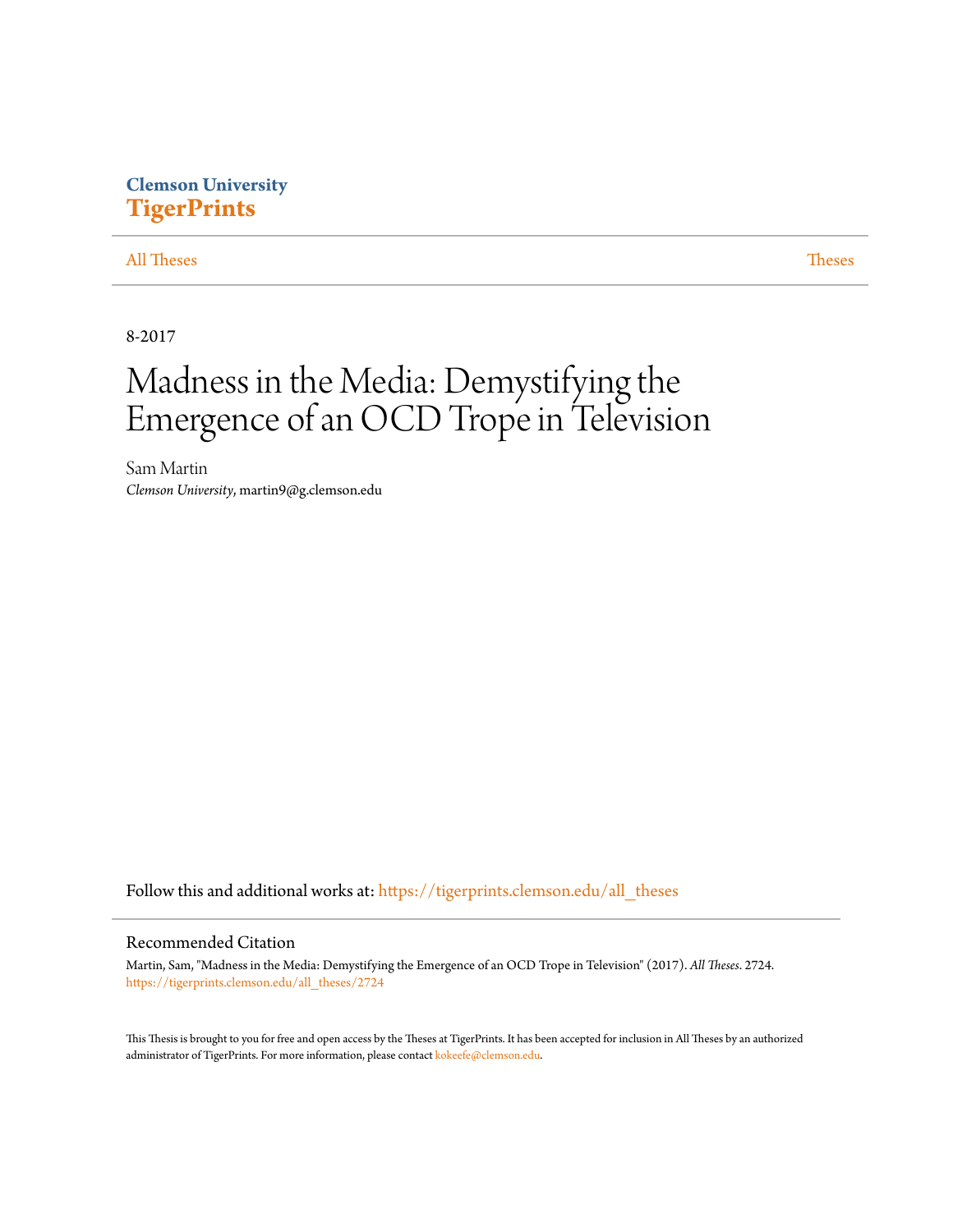## MADNESS IN THE MEDIA: DEMYSTIFYING THE EMERGENCE OF AN OCD TROPE IN TELEVISION

# A Thesis Presented to the Graduate School of Clemson University

# In Partial Fulfillment of the Requirements for the Degree Master of Arts English

by Sam Martin August 2017

Accepted by: Dr. Megan Eatman, Committee Chair Dr. Jillian Weise Dr. Jonathan Field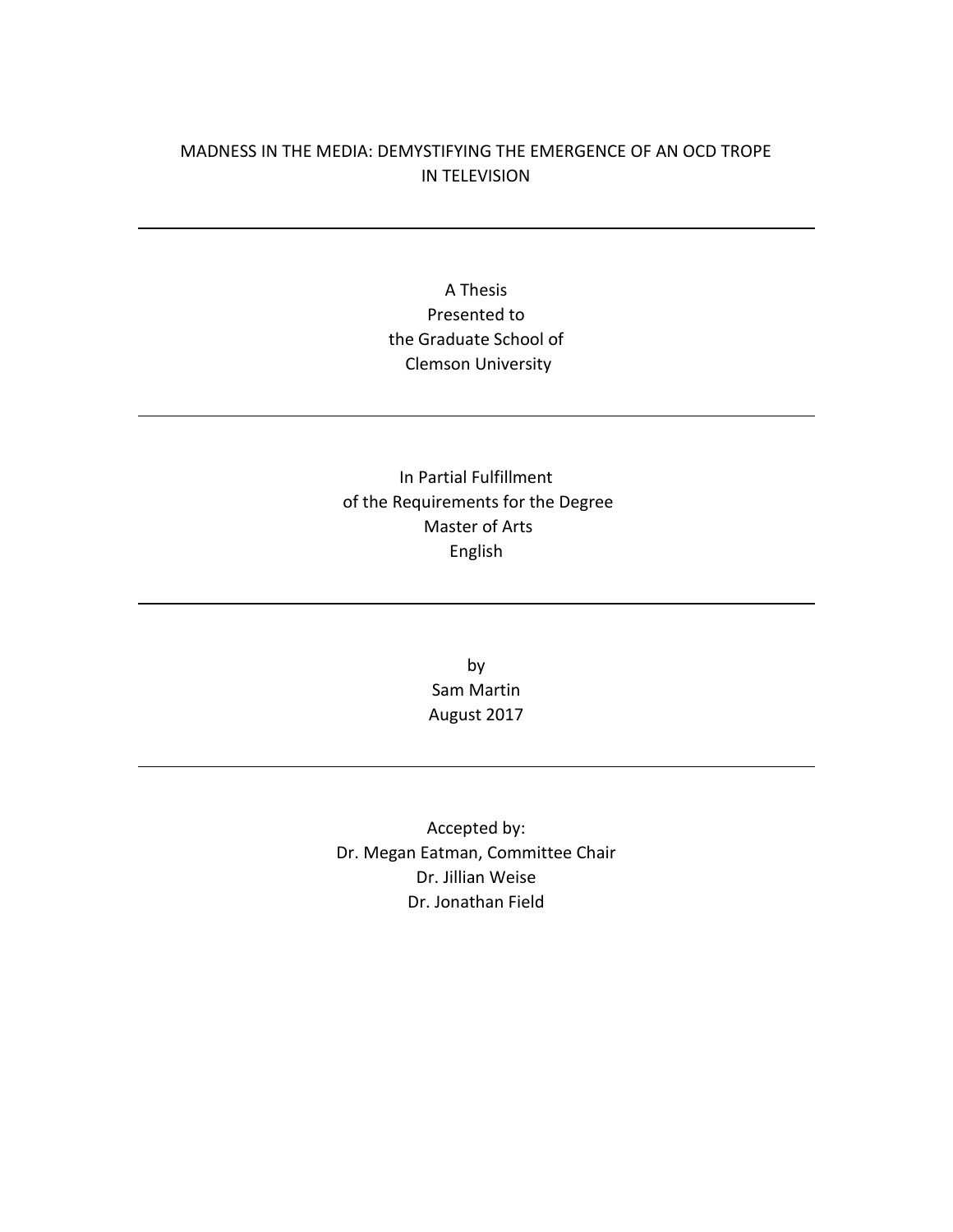#### ABSTRACT

To live with Obsessive-Compulsive disorder is to live a life constantly misrepresented and misunderstood. By investigating the types of representations of the disorder found in popular visual media, one can surmise the drastic disparity that exists between the lived experience of OCD and the visually locked in version commonly shows to audiences. Comparing these representations with clinical, experiential, and anecdotal evidence leads to the conclusion that popular media, as well as society writ large, are primarily focused on appropriating and trivializing the compulsive behaviors of those with OCD while altogether neglecting the harsh reality of the intrusive thoughts that drive them.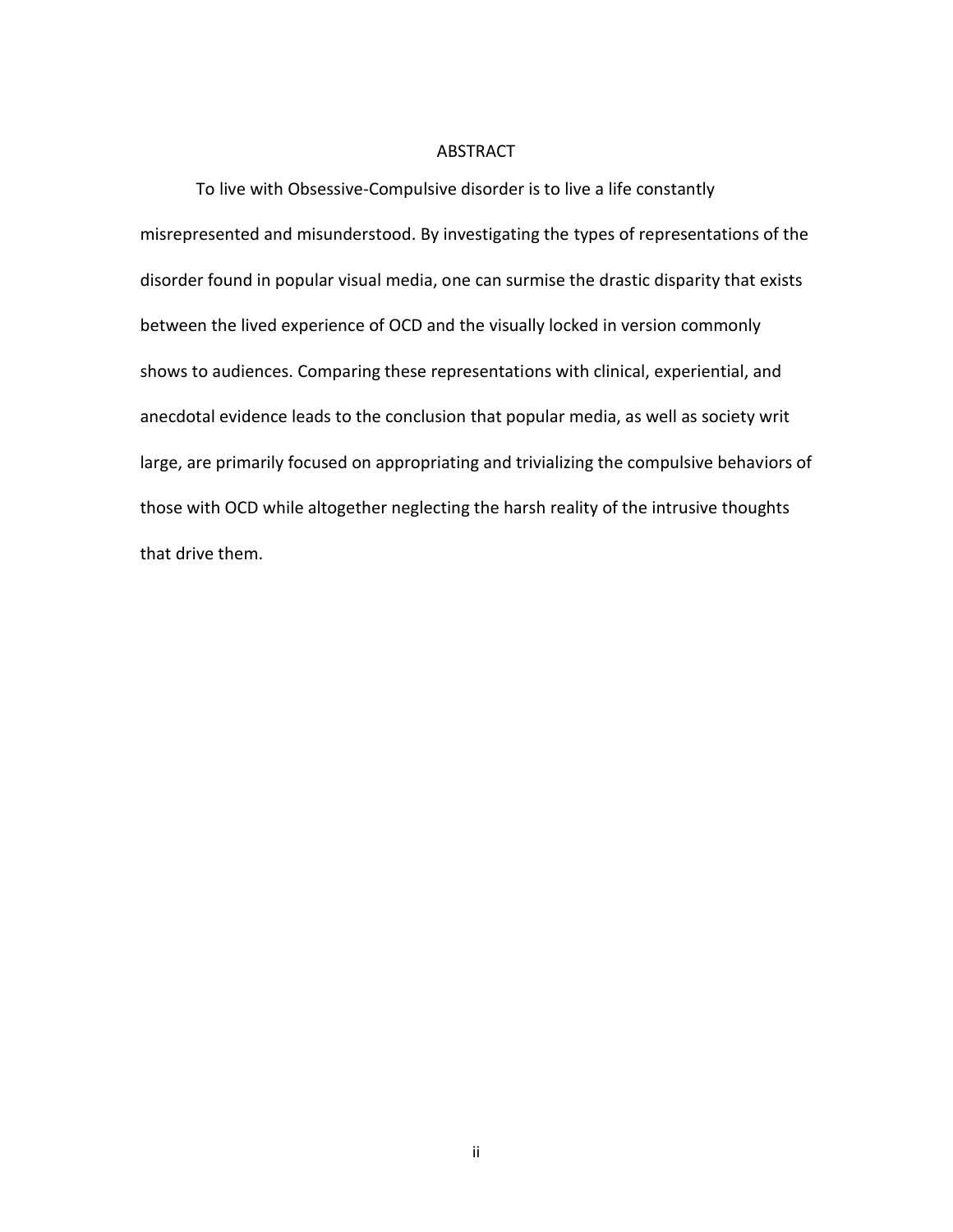#### **Madness in the Media: Demystifying the Emergence of an OCD Trope in Television**

My dog has died a thousand deaths, and yet he's doing just fine. Sometimes I kill him, though normally he suffers a vivid, grisly, untimely demise. The visions of his broken body circulate through my consciousness for hours every day and every night, and yet he's doing just fine. The specter of my canine's death is the latest subject of the intrusive thoughts symptomatic of my Obsessive-Compulsive Disorder. I'm a mess, unconcerned by germs, and in constant turmoil as I try to wrest the violent imagery from my mind and redirect my thoughts. I do, however, always carry hand sanitizer to allow me to perform the role of the overly germ-obsessed OCD character that is visible and is assumed to be the shape that the disease always takes. Though I understand that hand sanitizer is perhaps a more pleasant method of "outing" myself than sharing my visions of violence toward puppies, it is this necessary performative quality associated with the disease that neglects the internal experience of OCD that I find problematic. My silent burden of intrusive thoughts is forced below the surface as a result of my performance. My experience is not unique, and the need to "perform" mental illness is indicative of a trend in contemporary society to identify difference through visual means. In other words, the need to have a visible (in this case compulsive) behavior is demonstrated through cultural artifacts in order to make a legitimate claim on being a figure with a psychiatric disability. I hope to argue that the popular appropriation and trivialization of OCD in media depictions enforce this visual emphasis and thus demand a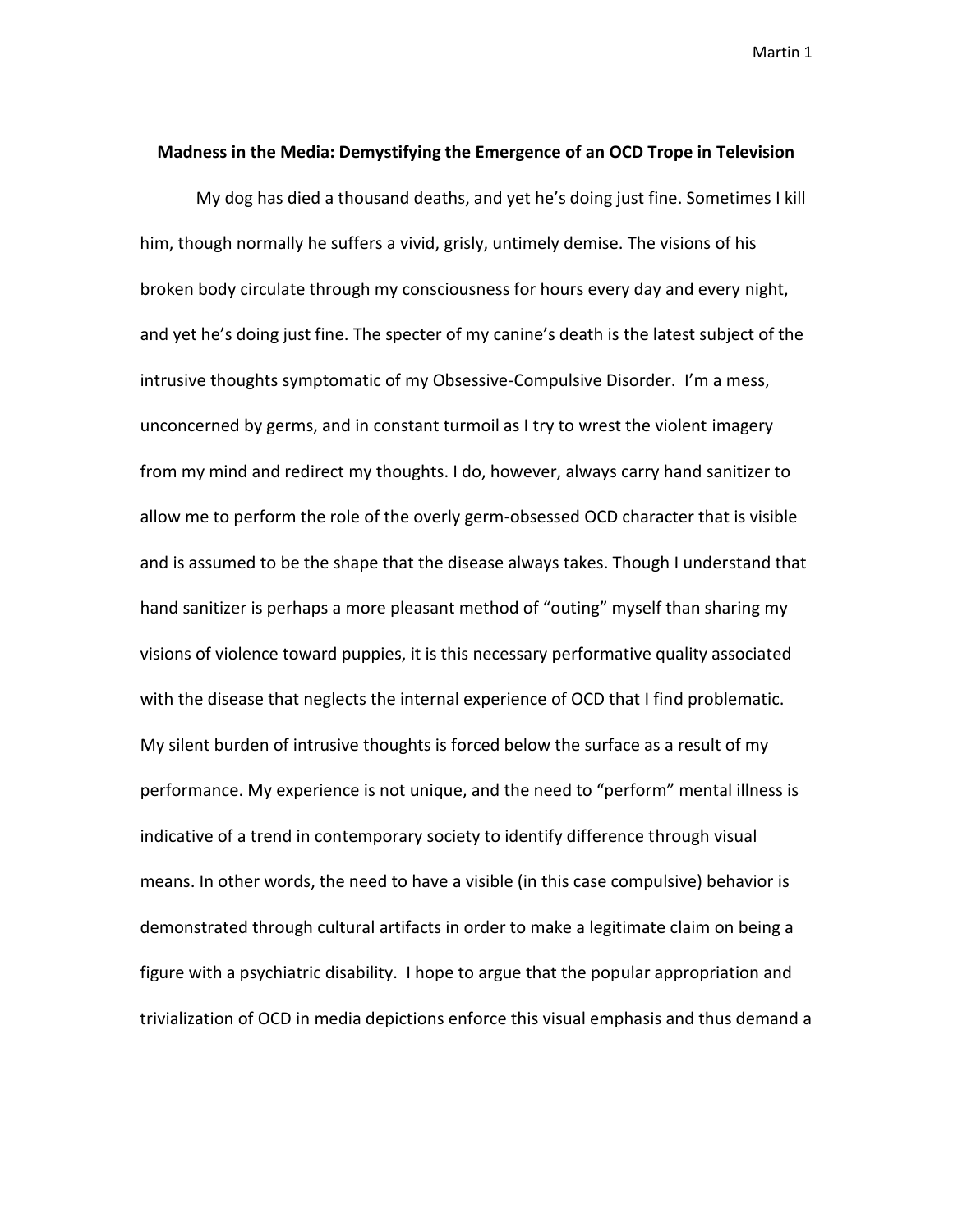new scholarly discourse to create space for the less visibly disabled to be given genuine value and agency. Perhaps, in time, we will all be doing just fine.

If this opening confessional seems jarring, it is because it is meant to be. I hope to open my investigation into OCD tropes by beginning with a vulnerable glimpse into the visceral reality of intrusive thoughts. This harsh reality, when paired with compulsive behaviors that are used to tame the wild violence of an unfettered mind, is only the beginning of the multiple ways that OCD can be experienced and enacted. The following analysis of varied representations of the disorder in popular media will serve to further illustrate the disparity that exists between the OCD that is depicted, that which is experienced, and that which is clinically delineated.

The problem of misrepresentation of mental health is in many ways a problem of culture and language. I hope to take a small first step in the herculean effort to identify, understand, and ultimately counter these established hegemonic discourses through a careful observation of both direct and implied cases of Obsessive-Compulsive Disorder in characters in popular television shows. As an individual living with OCD, it is of the utmost importance to identify and engage with what I will refer to as an emerging "OCD trope" within popular television that is both restrictive in how it defines individuals living with this disorder and often downright damaging and incorrect. By "OCD trope" I mean to suggest that there are common threads in how these representations are developed that are not necessarily indicative of the reality of the condition. In short, the OCD trope emphasizes the compulsive behaviors associated with the illness while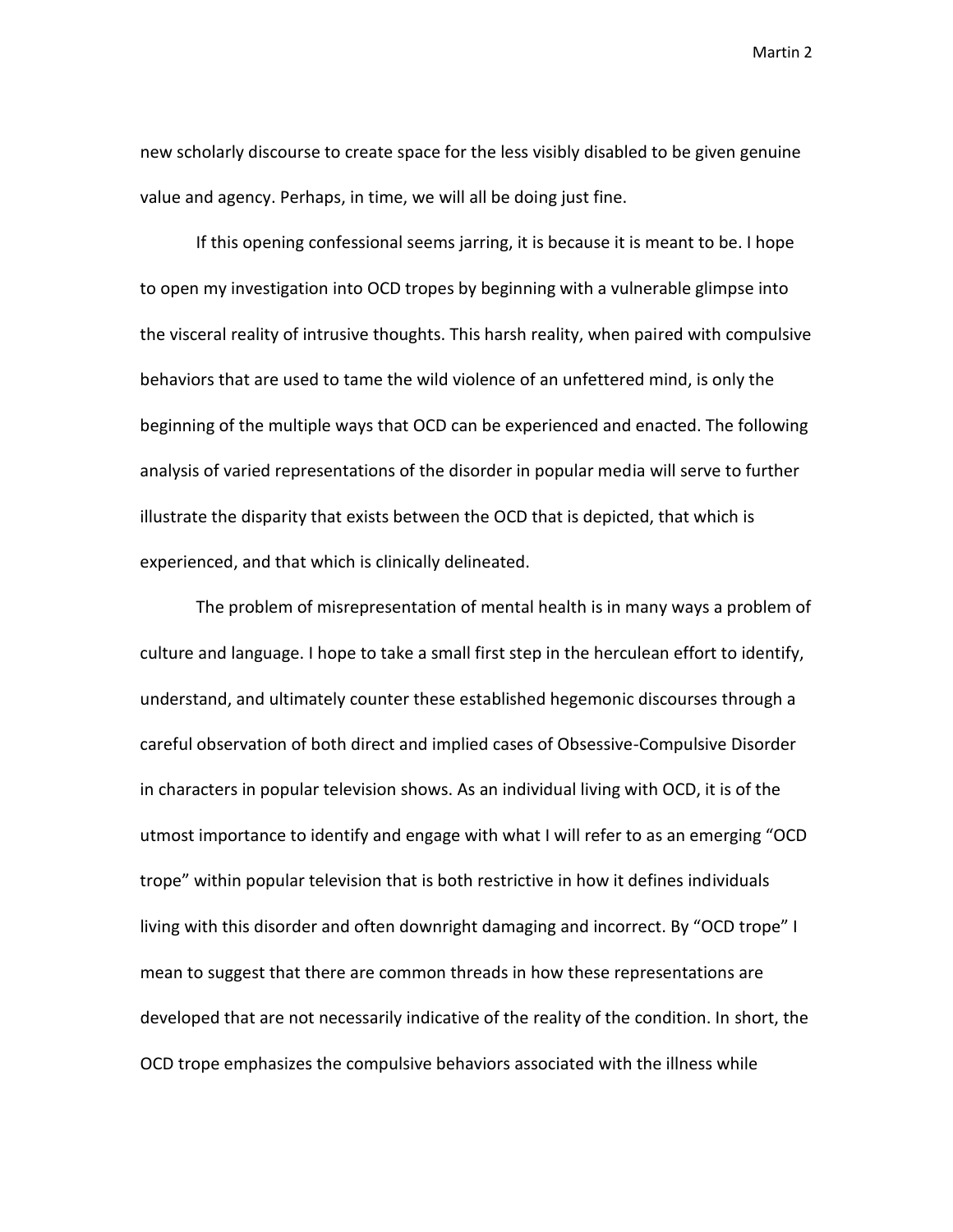ignoring the obsessions that drive them. These common threads also include common associations with OCD such as a phobia of germs, extreme organizational or observation skills, and an inability to be anything other than an eccentric, troubled supercrip. If our sense of self is always in some degree informed by how others view us, then this misinformation is especially significant when dealing with an outsider population, a population that is already forced to carry the burden of stigma and is often left trapped by the challenges of living with a chronic disease that is not immediately visible to the naked eye. I argue that the appropriation of this mental illness in popular entertainment has not only stripped viewers of their ability to empathize and support those who struggle with OCD but has also caused many who suffer from it to remain undiagnosed and unable to access the assistance they need because they don't match popular representations of what they may have been suffering from for years. The challenges of trying to excise the stigma created by misrepresentation are exacerbated by the fact that much of the popular knowledge and interpretations of mental illness are identified within a single, visible criteria rather than in a trident of diagnostics, popular representation, and personal experience. It is with these three subsets of knowing and understanding OCD that I plan to identify the discrepancies currently present in popular representations, and call for a more nuanced view of mental illness and those who live with it. Furthermore, I hope to use the stark contrast between the lived experience and its subsequent representation to serve as a launching point for a further discussion of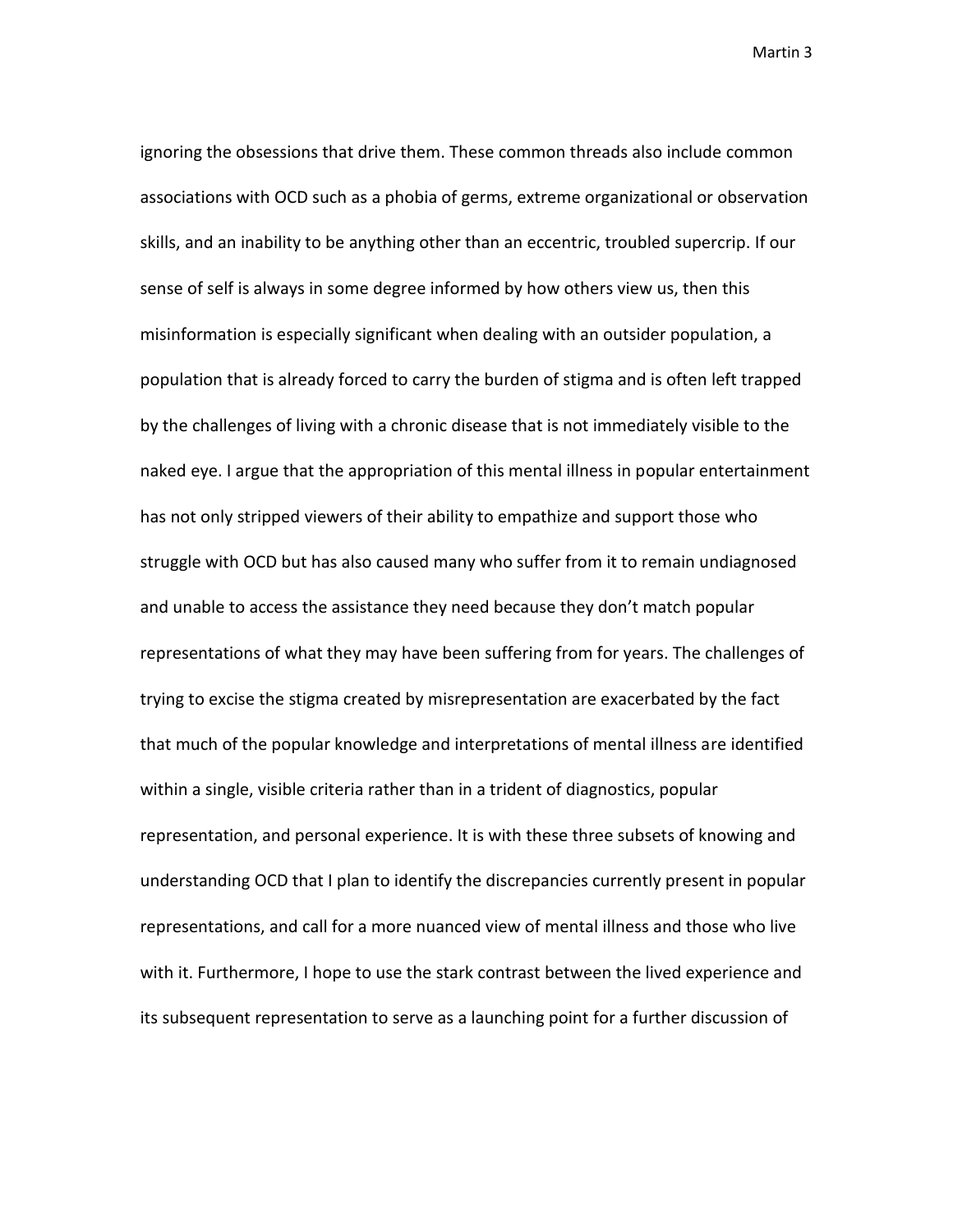the discursive possibilities of welcoming mental illness into the fold of cultural disability studies.

#### **Definitions**

The following definitions will be used as the basis for understanding some of the complications that emerge from the cultural artifacts that follow. I've chosen to use a combination of three types of data in order to create a comprehensive view of Obsessive-Compulsive Disorder in order to create a thorough backdrop against which the representations can be compared. The combination of diagnostic, anecdotal, and scholarly sources to document the various forms that Obsessive-Compulsive Disorder can take will enable a more nuanced view of the changing and multifaceted symptoms of OCD and will serve as a counterpoint to the fixed, compulsion-based OCD trope that I defined above and will provide examples for below. It should also be noted that the choice to weave together multiple strands of information to make this backdrop is intentional. As the following examples are comprised of multiple stories about vastly different individuals, they should be taken together as a search for trends and patterns rather than a single instance of a troubling persona.

Beginning with the diagnostic point of view, I want to use the Diagnostic Statistical Manual-V (DSM-V) to establish a basic understanding of the observed and measured symptoms of Obsessive-Compulsive Disorder. The DSM-V is the collection of diagnostic criteria and data used by mental health professionals in the United States. Beginning with this definition will create a baseline from which the later representations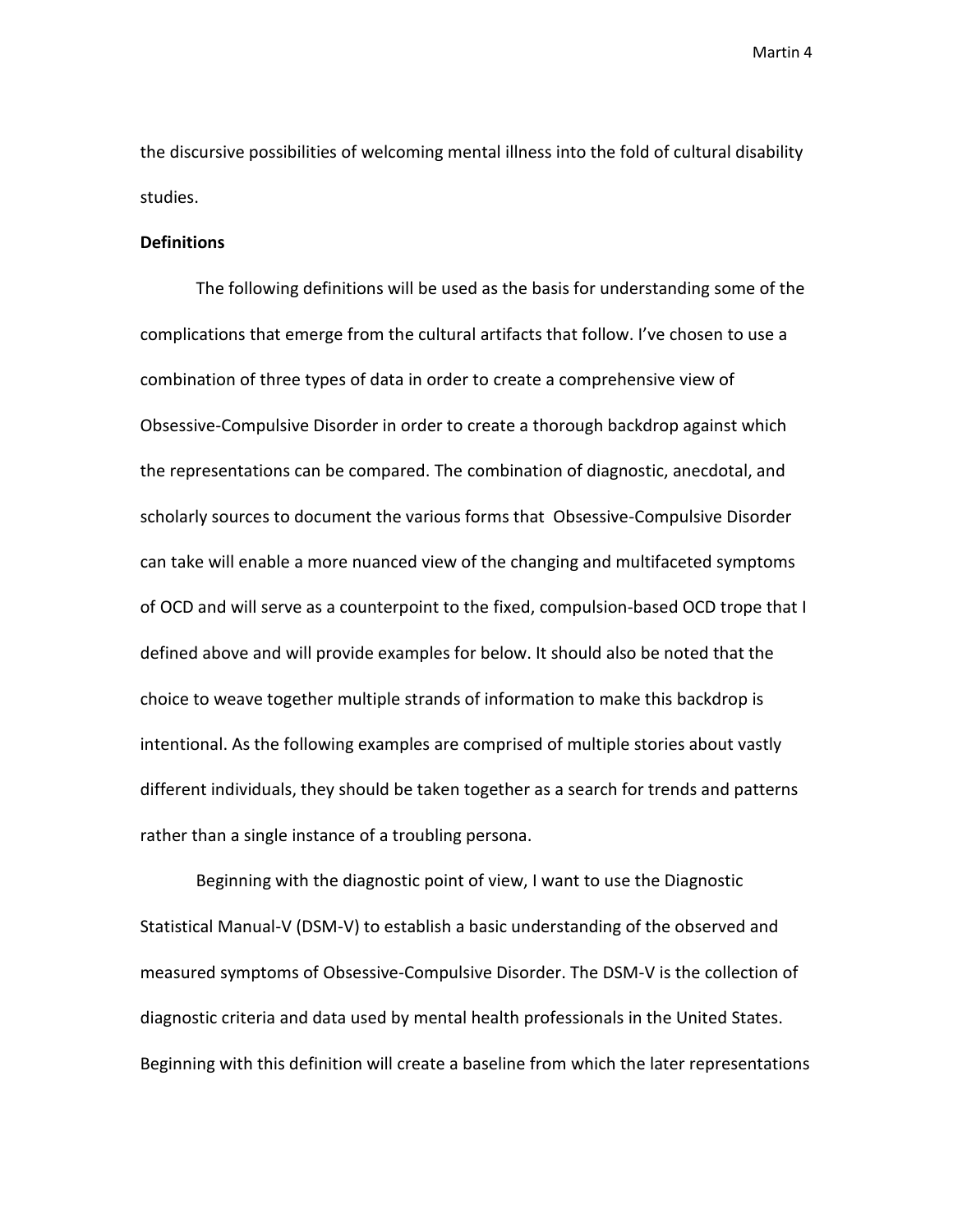and personal testimonies can be measured. Because the disorder is significantly more complicated than the way it is commonly represented, it is worth quoting the DSM-V here at length (though slightly abridged):

Diagnostic Criteria:

A. Presence of obsessions, compulsions, or both:

Obsessions are defined by (1) and (2):

1. Recurrent and persistent thoughts, urges, or images that are experienced, at some time during the disturbance, as intrusive and unwanted and that in most individuals cause marked anxiety and distress.

2. The individual attempts to ignore or suppress such thoughts, urges, or images, or to neutralize them with some other thought or action (i.e., by performing a compulsion).

Compulsions are defined by (1) and (2):

- 1. Repetitive behaviors (e.g., hand washing, ordering, checking) or mental acts (e.g., praying, counting, repeating words silently) that the individual feels driven to perform in response to an obsession or according to rules that must be applied rigidly.
- 2. The behaviors or mental acts are aimed at preventing or reducing anxiety or distress, or preventing some dreaded event or situation; however, these behaviors or mental acts are not connected in a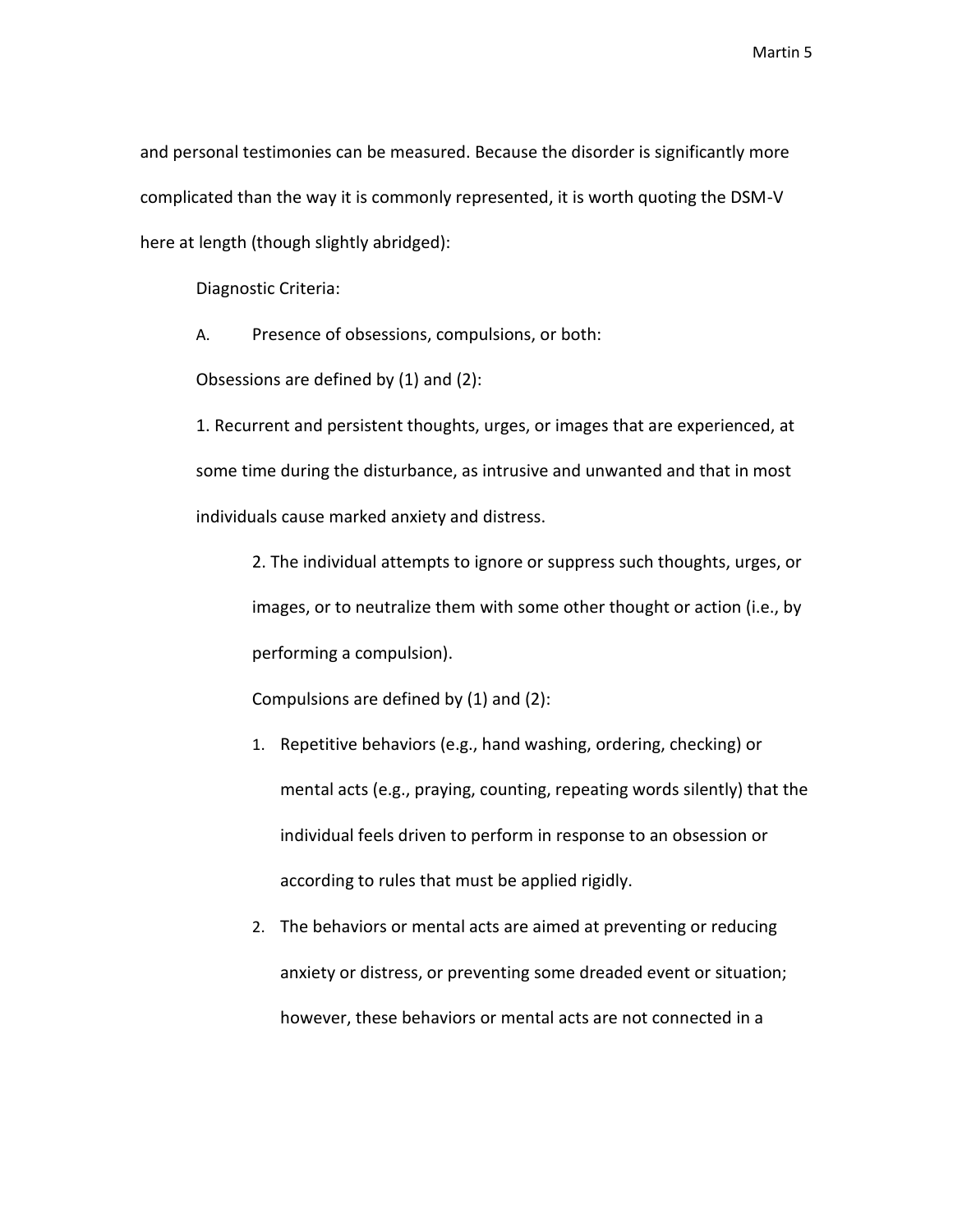realistic way with what they are designed to neutralize or prevent, or are clearly excessive.

The DSM further defines the symptoms of OCD with a few specific requirements. These conditions include obsessions and compulsions that take more than one hour per day, cause clinically significant distress or impairment, and include behaviors that can't be adequately explained by any other mental disorder (DSM-V 237). It should be noted that the DSM gives examples of repetitive behavior, but it does not strictly define what can and can't be considered a compulsive behavior. This openness to a variety of ways that the symptoms of OCD can manifest themselves differs from the more rigid limitations generated in cultural representations. The inclusion of specific types of behavior that are not limited to stereotypical associations such as hand washing is significant here. The emphasis placed on intrusive thoughts is also important as it illustrates the fact that Obsessive-Compulsive Disorder, like many mental illnesses, takes place primarily internally rather than externally. This complication is one that is often ignored by the networks attempting to incorporate the illness into characters and as a result is an important lynchpin between why popular representations of OCD can often mislead individuals into thinking that they don't actually have the disorder, or that the disorder is simply a collection of obsessive and eccentric traits and habits.

In addition to understanding the diagnostic materials used to identify Obsessive-Compulsive Disorder, there is a need to step back and consider the multiplicity of illness or disability itself. In her work entitled *The Body Multiple,* AnneMarie Mol argues that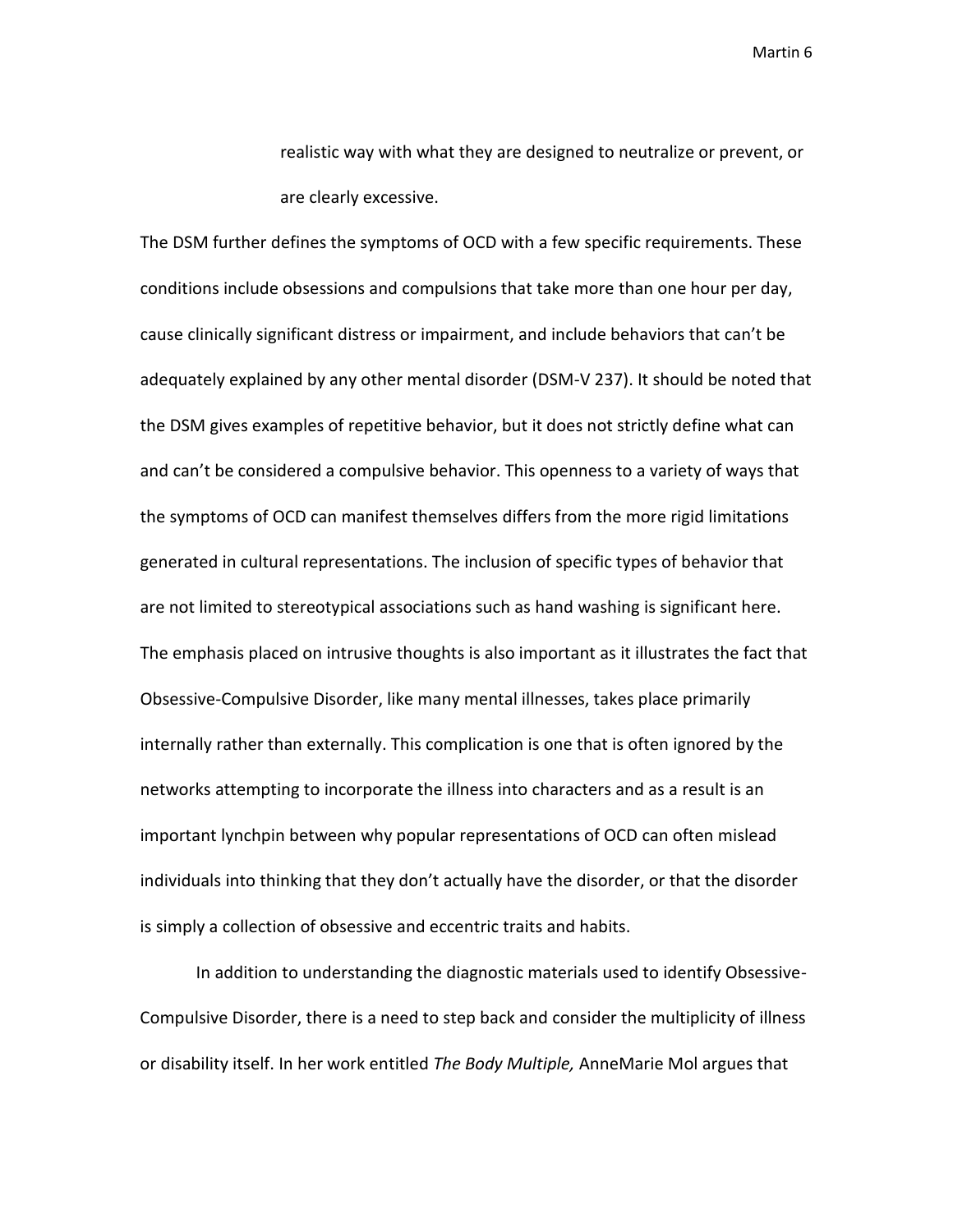this multiplicity is evident in patients receiving treatment for atherosclerosis. Though atherosclerosis is a disease affecting the vessels in the legs, I argue that the multiple levels of experience, diagnoses, and enactment also apply to less visible psychiatric disorders. In addition, while I make the distinction between more and less visible disabilities, Mol discusses the enactment of atherosclerosis in clinical and pathological terms. She argues:

However, if one doesn't bracket the specificities of enacting reality the picture changes drastically. If one doesn't stay within the confines of the body, but follows the various practices in which atherosclerosis is enacted throughout the hospital, the topography of the relationship between pathology and clinic appears to be completely different. In hospital practice, thickened vessel walls do not *underlay* legs that hurt. They come, instead, *after* them….In practice, the

The idea that a disease or disability both must be enacted and can manifest in many different ways is significant in the discussion of OCD in popular media. Indeed, Mol's argument supports the idea that illness or disability functions on a number of levels that are constantly changing according to context or available data. This concept of a disability being fluid rather than static provides a contrast to popular depictions that emphasize a fixed notion of what OCD looks like rather than attempting to tackle all of the facets of the disease. Due to the overwhelming need to visually attain the information of diagnoses, representations of the reality of others have been obscured of

different ways in which atherosclerosis is enacted do not align. (37, 40)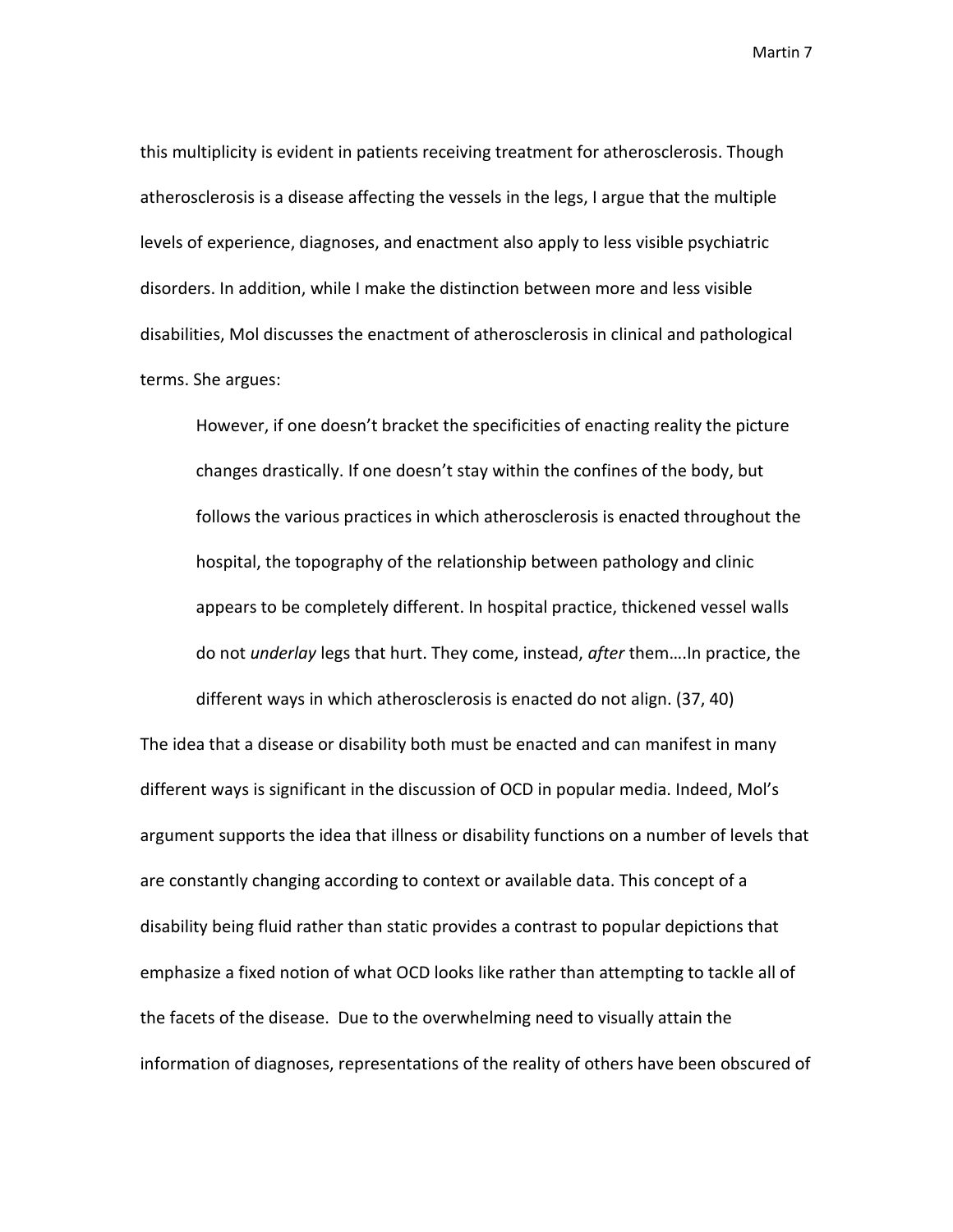both authenticity and utility in generating an effective popular discourse into the nature of specific illnesses. This need for a visual means of attaining information has a direct relationship to the genre itself. Though voiceovers can be used to provide a brief glimpse into the thought process of the characters being depicted, the genre of visual performance necessitates that the condition of characters and their surrounding be available to audiences through their sense of sight. Indeed, the multiplicity of disease in its enactment leads to further problems when attempting to fully understand the role that mental illness can play as a mark of membership into the fold of those who identify as members of the disabled community.

The appropriation of these obsessive or compulsive behaviors into eccentric characters in popular media is increasingly problematic for those who are not informed in regards to just how much variety the symptoms of OCD can show while manifesting themselves. The exposure to representations of OCD being enacted visually without being experienced internally creates an incomplete view of how the illness is displayed for and consumed by audiences. The challenge of not-so-visible disabilities is the fact that one cannot be immediately visually identified as an individual with a disability. This contrast to those with physical disabilities creates an uncomfortable and even damaging plurality in which those who can't be identified by vision alone are given an opportunity to limit the exposure of their illness at the cost of denying part of themselves whenever they enter the public sphere. In an attempt to redirect the conversation surrounding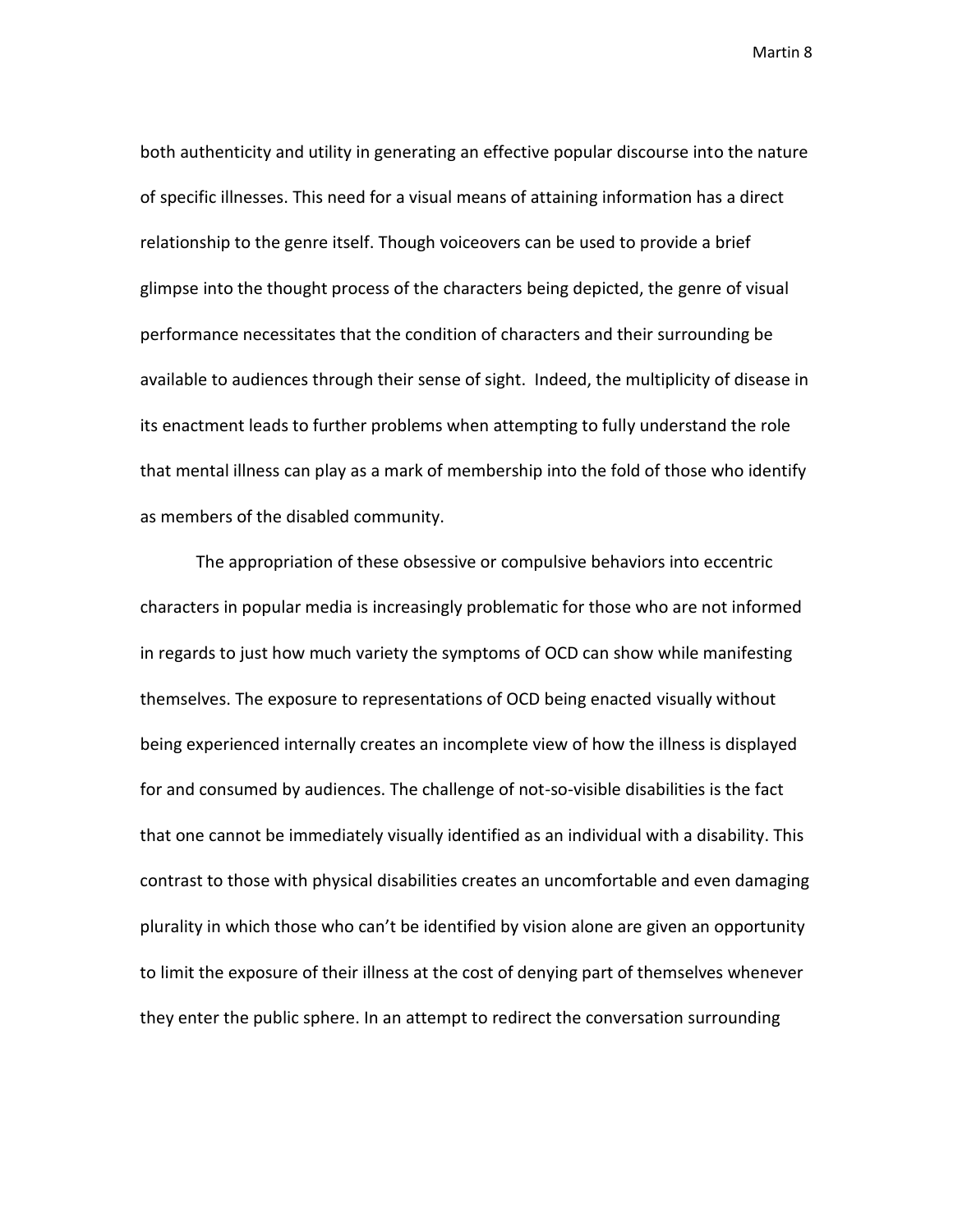OCD to a productive understanding, Chloe Hamilton, a contributing columnist for *The Independent* in London, writes:

To many, OCD is an eccentric personality trait. People describe themselves as "a bit OCD" when what they mean is: I'm a neat freak….I'm as messy as they come. I couldn't have OCD….The symptoms portrayed in popular culture were not the ones I was experiencing. OCD isn't about cleanliness or order, it's about doubt and fear. It's dark and scary and real. If we're to help sufferers, we need to make sure people are aware of its true, terrifying, nature. (Hamilton)

Hamilton's experience of being afraid and often unaware of the causes of such fear and anxiety are indicative of the popular confusion that has presented itself as a result of the misrepresentation and inappropriate use of the term OCD. Hamilton's direct accusation of portrayals in popular media indicate that the problems emerging from "sufferers" being unable to receive a beneficial diagnosis is directly related to the misrepresentations of Obsessive-Compulsive Disorder within the broader realm of masscultural consumption.

The ramifications of popular misunderstanding of OCD as a collection of eccentric or nervous habits can result in damaging interactions even in environments where one would expect more sensitivity to diversity. As the coauthor to the article entitled "Weepy Rhetoric, Trigger Warnings, and the Work of Making Mental Illness Visible in the Writing Classroom," Sarah Orem advocates for the use of trigger warnings in the classroom by sharing her own experience of being caught off guard by the subject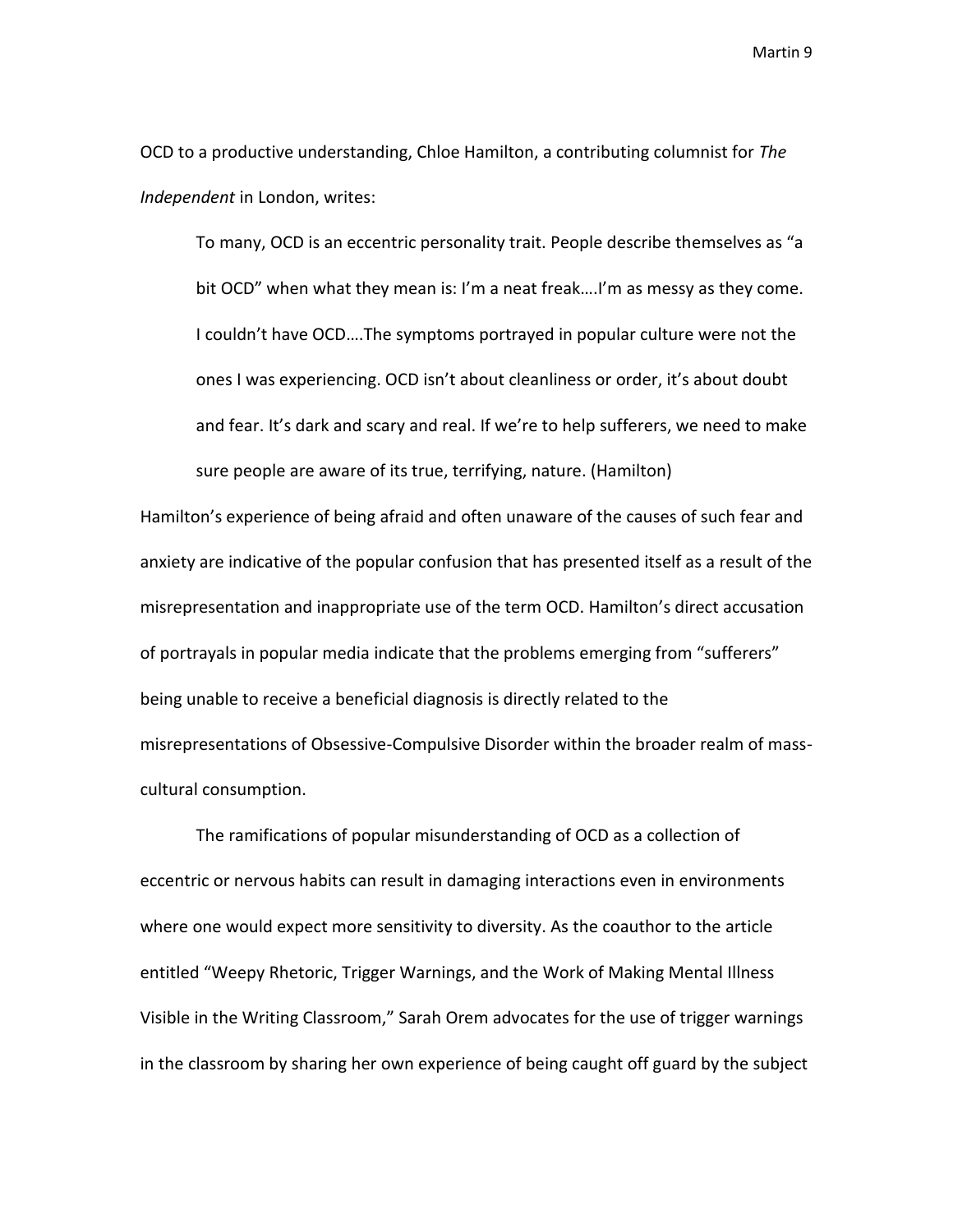matter in a graduate course she was taking. As an individual living with OCD, Orem's responding intrusive and lasting thoughts serve as another example of how a deeper understanding of OCD remains outside of common knowledge, even within the academy. Orem recounts her experience when she writes, "Having OCD means regularly experiencing 'intrusive thoughts'—unwanted, unexpected, and distressing thoughts that fill my mind without my control. My intrusive thoughts revolve around the fear that I might hurt myself if I lose control of my mental faculties. Clinicians call this variant of OCD 'Harm OCD'" (Orem and Simpkins). Orem goes on to describe her symptoms and to clarify that Harm OCD is not necessarily indicative of a violent personality, but rather a state of violent intrusive thoughts. The focal point of these intrusive thoughts is the anxiety that they provoke in the individual and the resulting compulsions or rituals that are developed to cope with such thoughts. Orem goes on to describe an experience with Harm OCD that she had in graduate school when she writes:

As I sat in that graduate seminar, listening to another student detail the ways someone might kill themselves, my mind overtook me. I wasn't "out" as a person with a mental illness, so my classmates and the professor would have been bewildered if I had bolted for the door or run crying into the bathroom, which is what I wanted to do. I panicked, caught in a loop of irrational thoughts: *What if I hurt myself? What if I kill myself? Is this discussion a sign that I'm going to hurt myself?* I spent the class, mentally, somewhere else, struggling to hold on against an onslaught of electrifying fears. (Orem and Simpkins)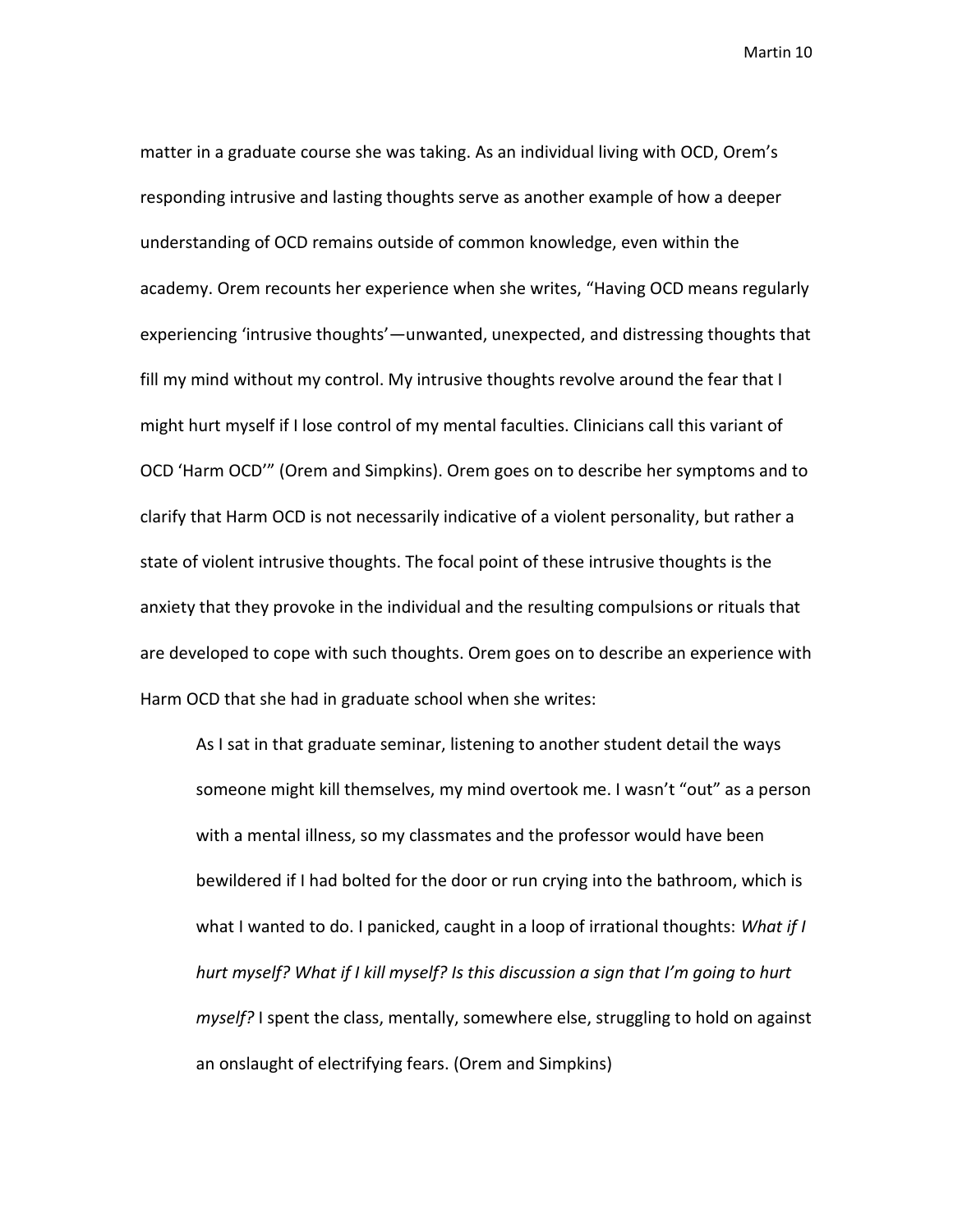This harrowing account suggests that pop culture can influence the mindset of all who are exposed to it; regardless of demographics or scholarly background. The sense that an individual living with a mental illness struggles with the dilemma of whether to "out" themselves or not in a professional setting illustrates the power of the fear of the culturally-generated stigma surrounding certain conditions, ways of being, and lifestyles.

Having briefly discussed the diagnostic implications of an OCD diagnosis and the variety of ways in which the symptoms of this complex disease can manifest, I want to move on to explore some of the examples of how this OCD trope has gradually emerged and sealed itself within our consciousness as part of a hegemonic discourse. Before pressing on, I want to invoke terms developed by Tobin Siebers in his excellent article entitled "Disability as Masquerade." Within this piece, Siebers distinguishes between two approaches that can be taken by individuals living with disabilities when encountering an unfriendly social climate. Siebers defines the concept of "passing" as a way to minimize one's exposure to stigma by "…those discredited by law, opinion or social convention. When in the minority and powerless, Jews pass as Christians, blacks pass as whites, and gay, lesbian, and transgendered people pass as heterosexuals. Similarly, people with disabilities find ingenious ways to conceal their impairments and pass as able-bodied" (2). Essentially, to "pass" in this regard is to mask whatever attributes one holds that are viewed negatively by their surrounding society. Though Siebers is writing primarily about those with physical disabilities in this piece, I argue that the concept applies equally well to those who live with conditions that are not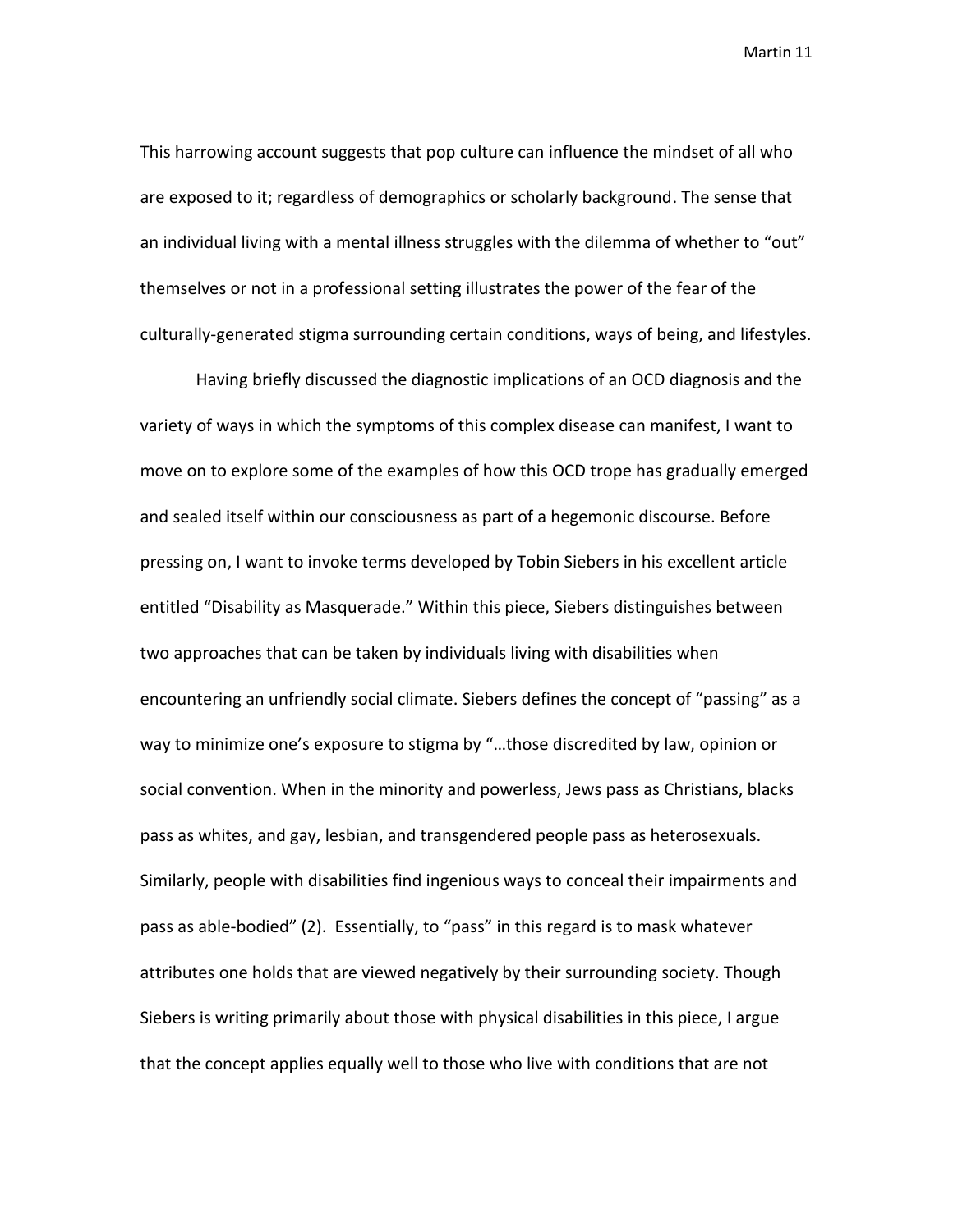necessarily immediately visible to the naked eye. Siebers goes on to define an alternate approach to dealing with stigma surrounding certain disabilities by introducing the term "masquerade." When he writes "masquerade," Siebers expresses a notion that involves emphasizing one's traits that are unsavory to society in order to draw attention to oneself and to the prejudice of those who are made to watch. Because this term is both novel and significant, I wish to take a moment to quote Siebers at length:

The masquerade counteracts passing, claiming disability rather than concealing it. Exaggerating or performing difference, when that difference is a stigma, marks one as a target, but it also exposes and resists the prejudices of society. The masquerade fulfills a desire to tell a story about disability, often the very story that society does not want to hear because it refuses to obey the ideology of able-bodiedness…. Overstated differences and feigned disabilities serve as small conspiracies against oppression and inequality. They subvert existing social conventions, and they contribute to the solidarity of marginal groups by seizing control of stereotypes and resisting the pressure to embrace norms of behavior and appearance. (19)

Siebers' use of the "masquerade" to serve as a means of identifying prejudice and establishing a counter-hegemonic discourse is a valuable concept when identifying tropes of disability, but it is problematic when dealing with symptoms that aren't easily discernible to the untrained eye. As a result, I wish to slightly modify Siebers' term and create an alternative that illustrates the subversion of a counter-hegemonic argument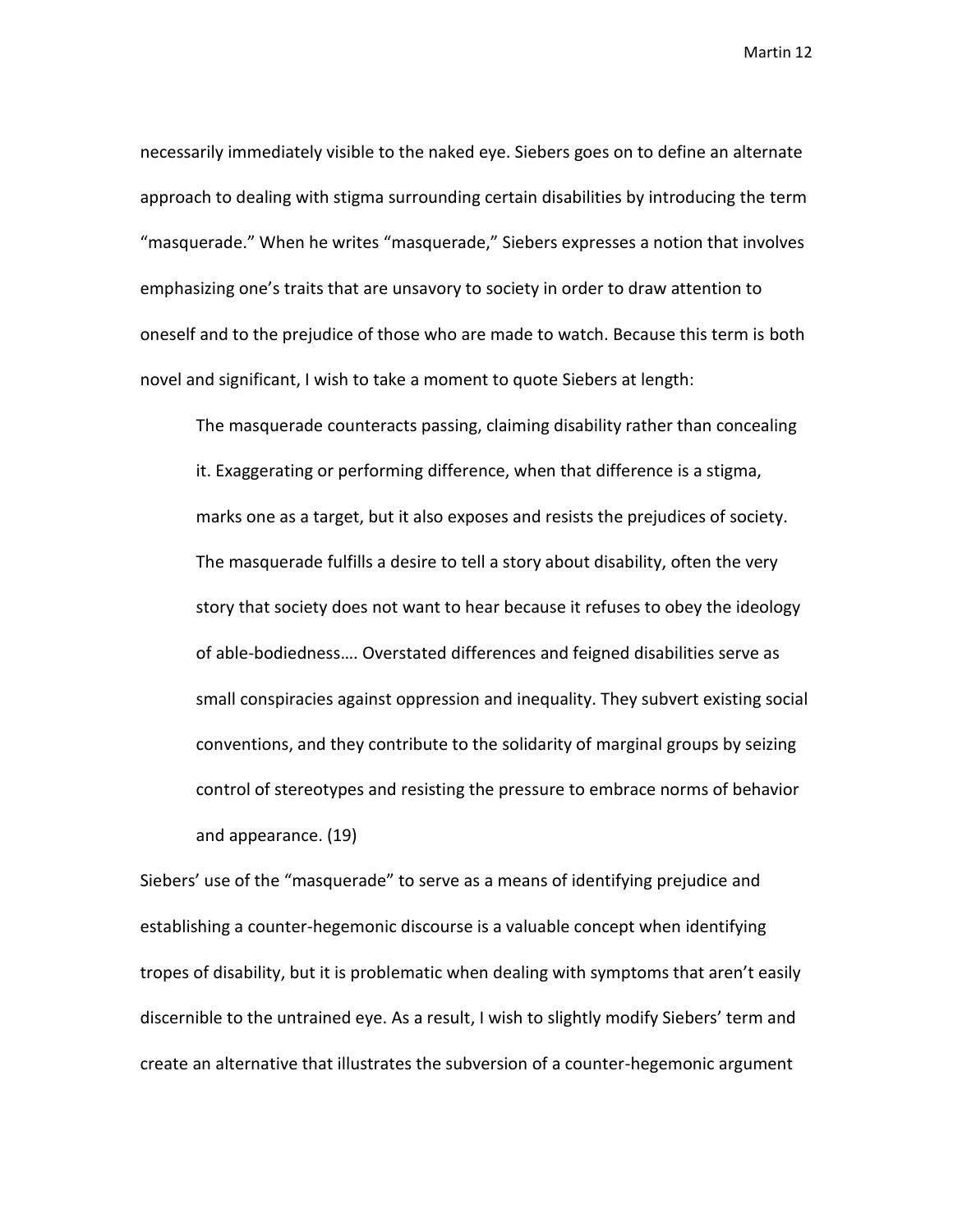into one that pacifies political and social consciousness. I argue that what I will from here on out refer to as the pseudo-masquerade<sup>1</sup> is the driving mechanism behind the generation of problematic depictions of individuals living with OCD, and thus the focal point for my critique of commonly adoptive and deceptive notions of the condition itself. By pseudo-masquerade I mean to suggest that characters are created that only exhibit simplistic, incomplete, and especially visible characteristics of what they either explicitly or implicitly claim to represent. I argue that it is this measure of (mis)representation of individuals living with OCD that creates the chasm and ultimately the associated stigma between a condition consisting solely of compulsions, or solely of obsessions, or some combination of the two in whatever shape they may take, all the while completely ignoring the pervasive, intrusive, and often debilitating thought patterns, shame, and terror that ultimately serve as the source for OCD's more visible symptoms.

### **Observation and Analysis**

 $\overline{\phantom{a}}$ 

Moving forward, I would like to begin my analysis of the development of an OCD trope by observing some of the more prominent characters in contemporary movies

 $1$  Roughly defined as a "false mask," the pseudo-masquerade presents in itself a multitude of meaning and applications. Because it is a double negative, the term in this context is meant to indicate a falsehood exhibited through the enacted representation of a character, illness, or disability. As a result, the term is a critique of the strictly visual and performative aspects of one's performance (in this case in visual media representations.) That being said, the manner in which the pseudo-masquerade can be applied or understood is as transient and varied as the symptoms of OCD itself. As a result, I coin the term for this specific study, and I also abstain from any claim of mastery over it.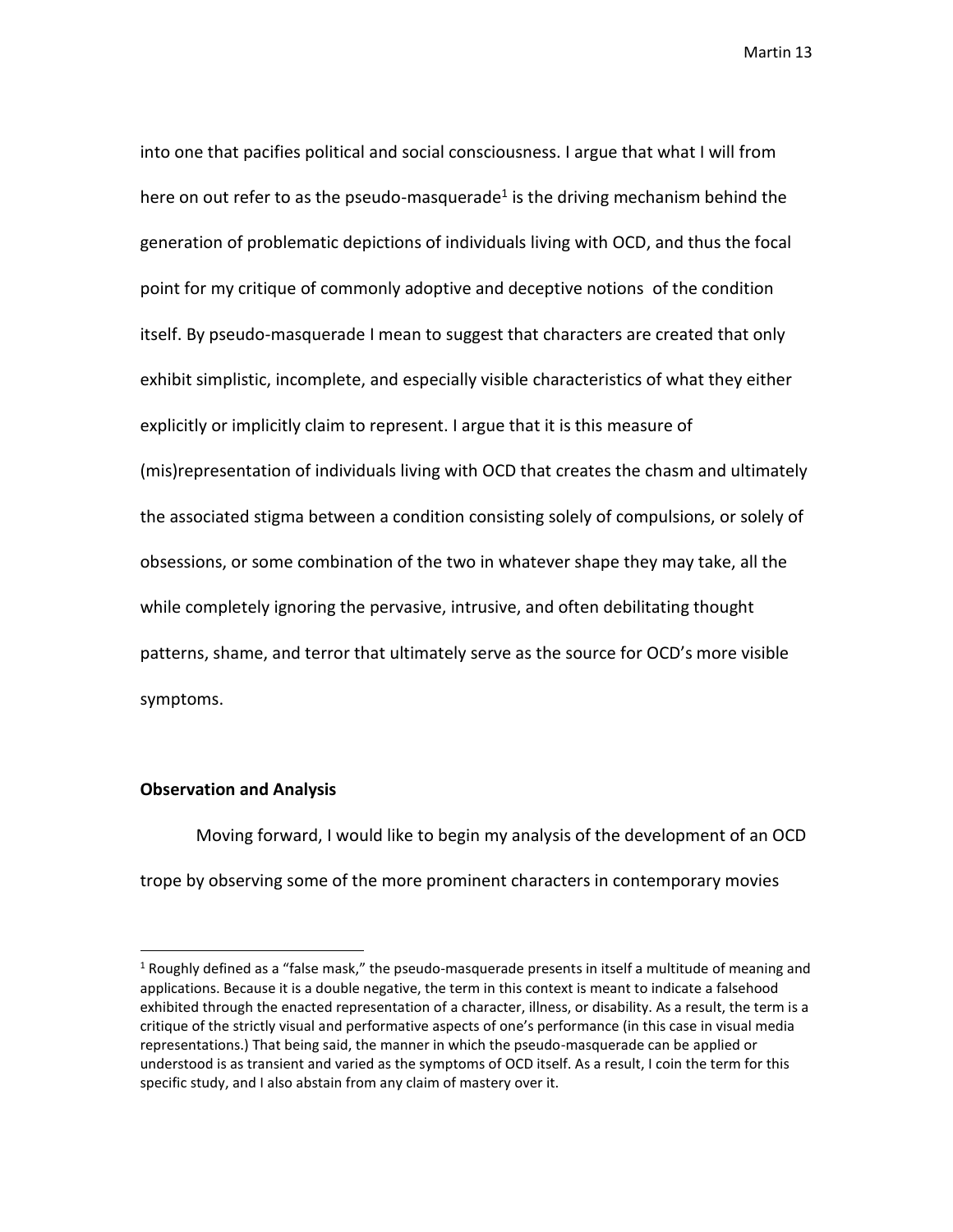and television shows who either are diagnosed with this condition or who exhibit traits that strongly suggest compulsive or obsessive tendencies. It should be noted upfront that visual media provide a particularly challenging platform through which to portray cognitive or psychiatric disabilities. The inability of visual media to provide a glimpse into the internal experience of characters (with perhaps the exceptions of monologues or soliloquies) forces the viewer to draw on other visual aspects of characters in order to better understand their experience. That being said, many of the following examples opt to suggest internal struggles through a prevalence of visual/compulsive behaviors at the expense of well-rounded, complete characters. In short, this focus on the visual symptoms over internal turmoil amounts to an appropriation of OCD that minimizes the obsessions rather than the exaggeration of disabilities that counter and illuminate cultural prejudices in the masquerade that Siebers theorized. Thus, the pseudomasquerades take center stage when analyzing the following performances and characterizations of this OCD trope in our communal consciousness, and the exhibition of visible symptoms along with the neglect of their internal source is a constant blight to those who assume that the reality of Obsessive-Compulsive Disorder is similar to that shown in the media. After briefly discussing several examples of how this pseudomasquerade takes shape, I hope to take a step back from the observation of cultural artifacts and begin to theorize a space for those living with less-than-visible disabilities in a society that is primarily inclined to acknowledge that which is immediately visible. It should be noted that the following examples are chosen for their popularity as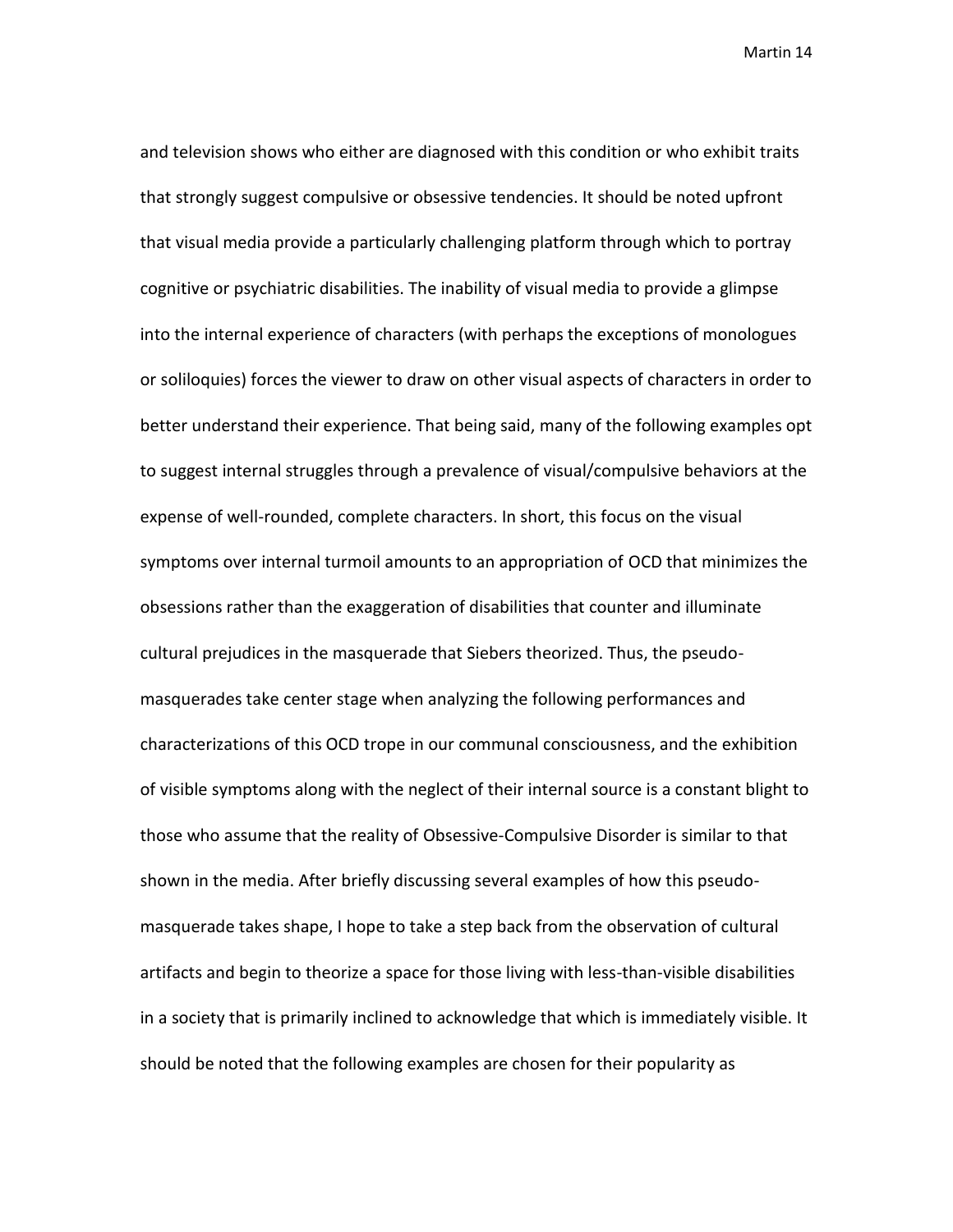measured by their longevity, their average viewership, and their presence on prime time television. The list is not necessarily meant to be comprehensive, but rather to be a brief sampling of different genres of television that would thus appeal to a wide variety of audiences.<sup>2</sup> The following examples were chosen based on research by Nielsen.com that collected information based on each show's average viewership.<sup>3</sup>

Originally aired on CBS, *The Big Bang Theory* is a situational comedy surrounding the exploits in love and life by a group of socially awkward scientists and their attractive neighbor. At the center of many of these exploits is the character of Sheldon<sup>4</sup>, an eccentric prodigy grown up into a sheltered genius whose habits make him difficult to be around. Though I accept that the character type of the eccentric genius is not the same as a character with Obsessive-Compulsive Disorder, Sheldon's habits and rituals take on such an obsessive nature that even the hyperbole of his character spills into the realm of what appears to be mental illness. For example, Sheldon is unable to contact his neighbor unless he knocks on her door exactly three times and says her name out

 $2$  For a more expansive study on OCD tropes themselves (with particular emphasis placed on the use of the disorder as a source of humor), see Paul Celafu's "What's so funny about OCD?" 3 In the order that they are presented below, the television shows rank as follows: *Big Bang Theory* began in 2007 and is the only show still running. At the time of the Nielsen study, the show averaged 12.09 million viewers. *Glee* ran from 2009-2012 with an average viewership of 9.89 million. *Monk* ran from 2002-2009 with an average viewership of 6.23 million (though this figure is lower than the other examples, the show was chosen because it features a protagonist with OCD and provides a thorough investment in his development). *Scrubs* aired from 2001-2009 and averaged 8.65 viewers (Cadario).#

<sup>&</sup>lt;sup>4</sup> It should be noted that the character of Sheldon Cooper has served as a point of analysis for other scholars. Rather than considering him an individual with obsessions and compulsions, Christine Winston studies the character with a mind to explore stereotypes of the "eccentric genius" with "autistic creativity" in her work entitled, "Evaluating media's portrayal of an eccentric genius: Dr. Sheldon Cooper."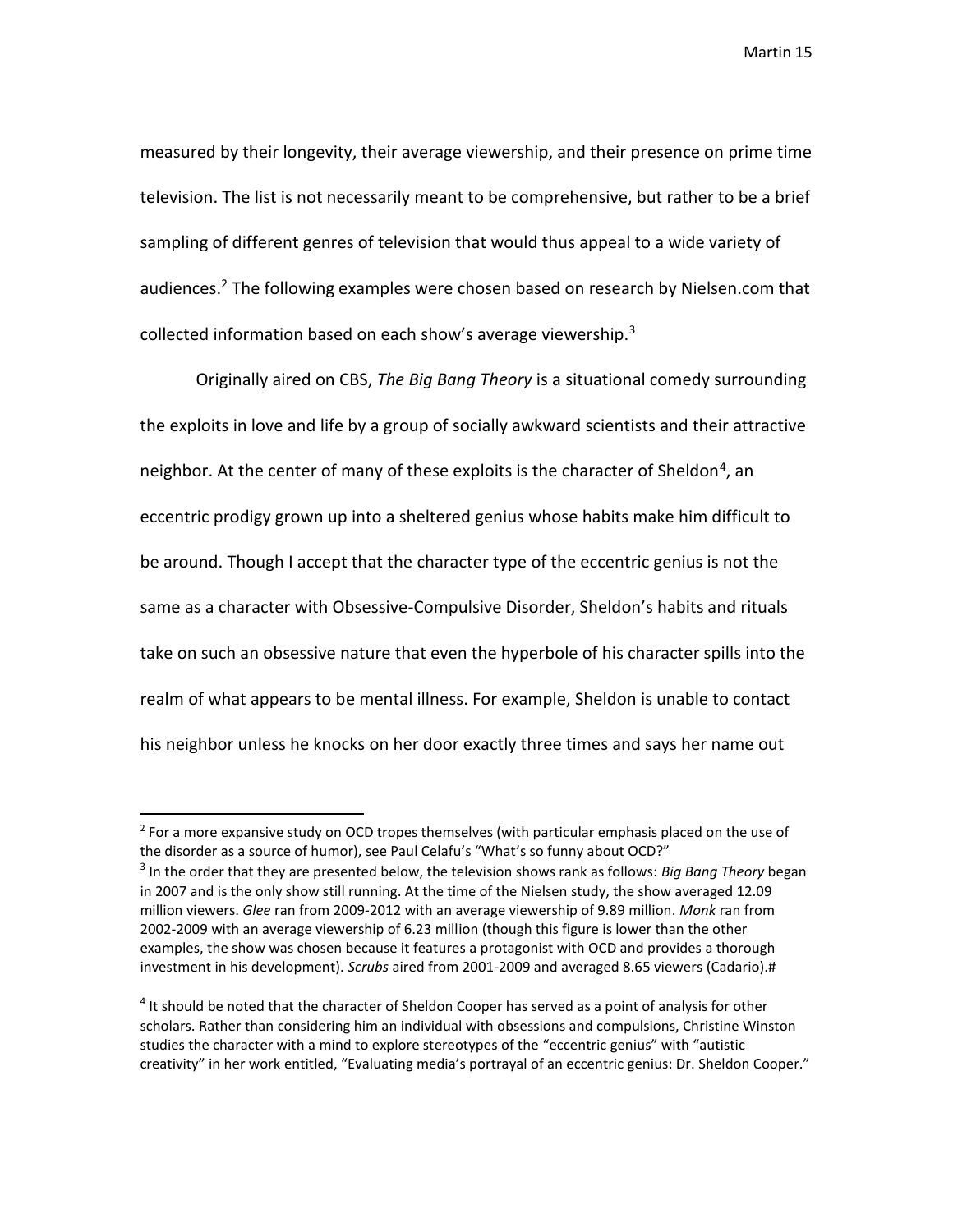loud. After doing this, he begins the process again immediately and can't stop unless she opens the door or he is interrupted. Though his behavior taken by itself is at least a bit quirky and at most driven by compulsions, the most significant aspect of Sheldon's character in this instance is in how he relates to his peers.

Though it is true in many cases that psychiatric disabilities are often considered less visible than physical disabilities, they can have repercussions in contexts outside of one's internal experience. In an episode called "The Cushion Saturation," Sheldon's roommate Leonard and his neighbor Penny are playing with a paintball gun when they accidently shoot the cushion on the couch where Sheldon sits. The resulting panic on their part is indicative of their fear of his reactions when something in his life is changed. The rest of the episode is then spent by them trying to figure out how to lie to Sheldon, and then when he finds out, laughing at him as he is no longer able to sit down in his own apartment. To be fair, Sheldon ultimately doesn't throw the tantrum that Leonard and Penny anticipate, but his attempts to sit anywhere else fail, and he is forced to stand until the cushion is cleaned ("The Cushion Saturation"). The initial fear followed by the laughter at Sheldon's expense is indicative of an attitude where individuals who deal with obsessive or compulsive urges are subjects of mockery by their peers. This approach to Sheldon as a problem that must be managed rather than as an individual is used as a source of humor for the show, and is problematic as it reduces troubling behaviors to a punch line rather than a source for concern, sympathy, or even an attempt at understanding. The pseudo-masquerade of Sheldon's character is significant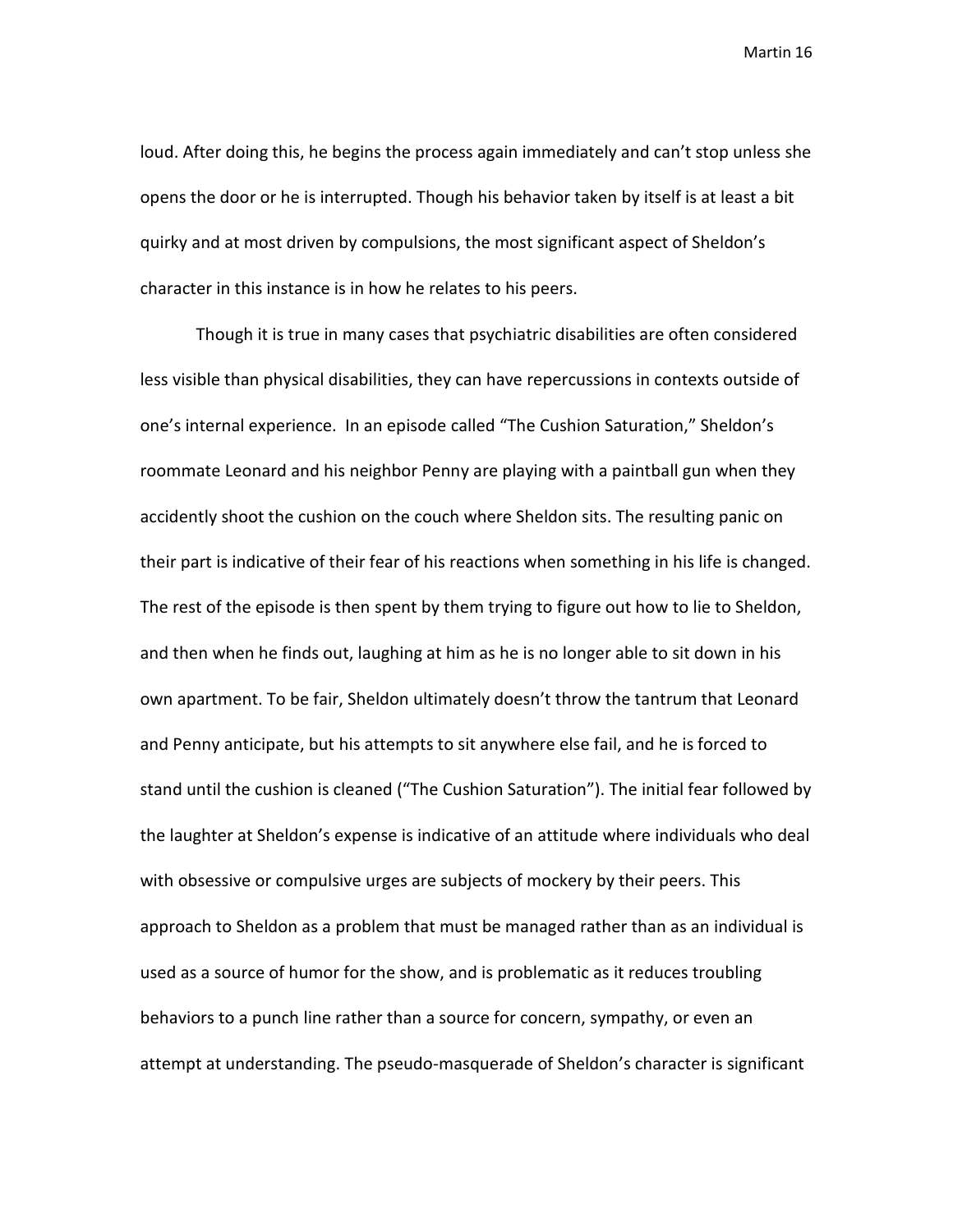as his treatment can easily be seen to contribute to the stigma and misinformation that restrict access to proper diagnoses and treatment for those living with OCD. That being said, one can also argue that Sheldon's inability to react positively to a disrupted routine is not entirely farfetched. There is some value in the scenario depicted, though not in the manner in which Sheldon's peers respond. This suggested representation of an individual with (potential) OCD does present a case where disrupted routines, compulsions, or settled habits can indeed be more difficult to overcome than perhaps they could be by individuals without the disorder. To label this representation, and those that follow, as "good" or "bad" would be at best reductive and at worst an unproductive use of time. Sheldon's character may be flawed in this regard, but his difficulties in adapting to sudden changes in routine is not out of the ordinary for individuals with OCD. In short, *The Big Bang Theory* generated a pseudo-masquerade by illustrating compulsive behavior without the internal pressures that generate such actions while also providing a basis through which the discomforted and trivializing behavior of Sheldon's friends illustrate some common responses to the stigma surrounding individuals with OCD.

Of course, this is not meant to simply be a diatribe against the executives and producers that created Sheldon's character. Sheldon's characterization into the eccentric, compulsive, genius is simply an indication of broader social constructs of this OCD trope. Indeed, Sheldon's behavior is exhibited entirely in a social sphere (we, as viewers, are left in the dark in regards to how Sheldon spends his spare time) and can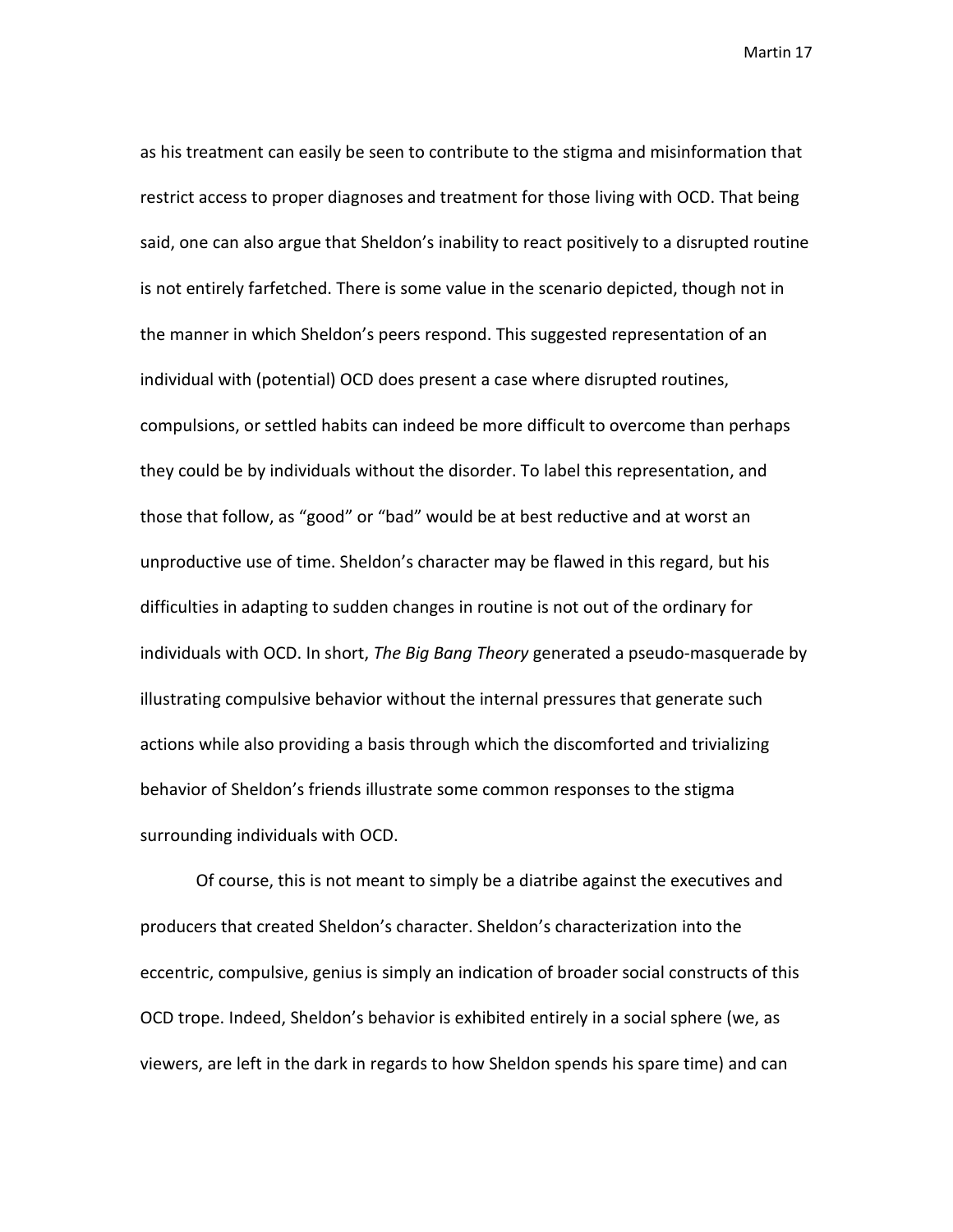thus be viewed as the role he plays within his particular circle of peers. Sheldon's behavior, in a manner that is perhaps different from the examples that follow, is in fact enhanced and enabled through the way he is treated within his circle of friends. As a result, Sheldon's OCD is enacted through the manner in which his friends think of him, and his compulsive behavior rises to dominance over any other criteria that could contribute to his internal experiences.

Originally aired on Fox, *Glee* is a music-based social drama surrounding the lives and relationships of students and teachers involved in a glee club in the fictional William McKinley High School. The guidance counselor of this school, Emma Pillsbury, lives with OCD and the illness plays a large role in all of her interactions and relationships throughout the series. Though the creators of this show deserve credit for being willing to actually use the diagnosis and attempt to explore it through a central character, the implementation of Obsessive-Compulsive Disorder in Emma's character is ultimately problematic. As Emma's character develops throughout the series, her list of fears and obsessions become evident to the audience as she is constantly working through a discomfort with sex and a paranoia surrounding the transmission of germs of any kind. Though there is, of course, no list of "acceptable" subjects for one's obsessions, the use of the germ paranoia encourages the assumption that all people with OCD are dealing with a germ phobia and must be extremely organized. As a result, Emma falls into the same categorization of a trope because she is aligned with the common assumption that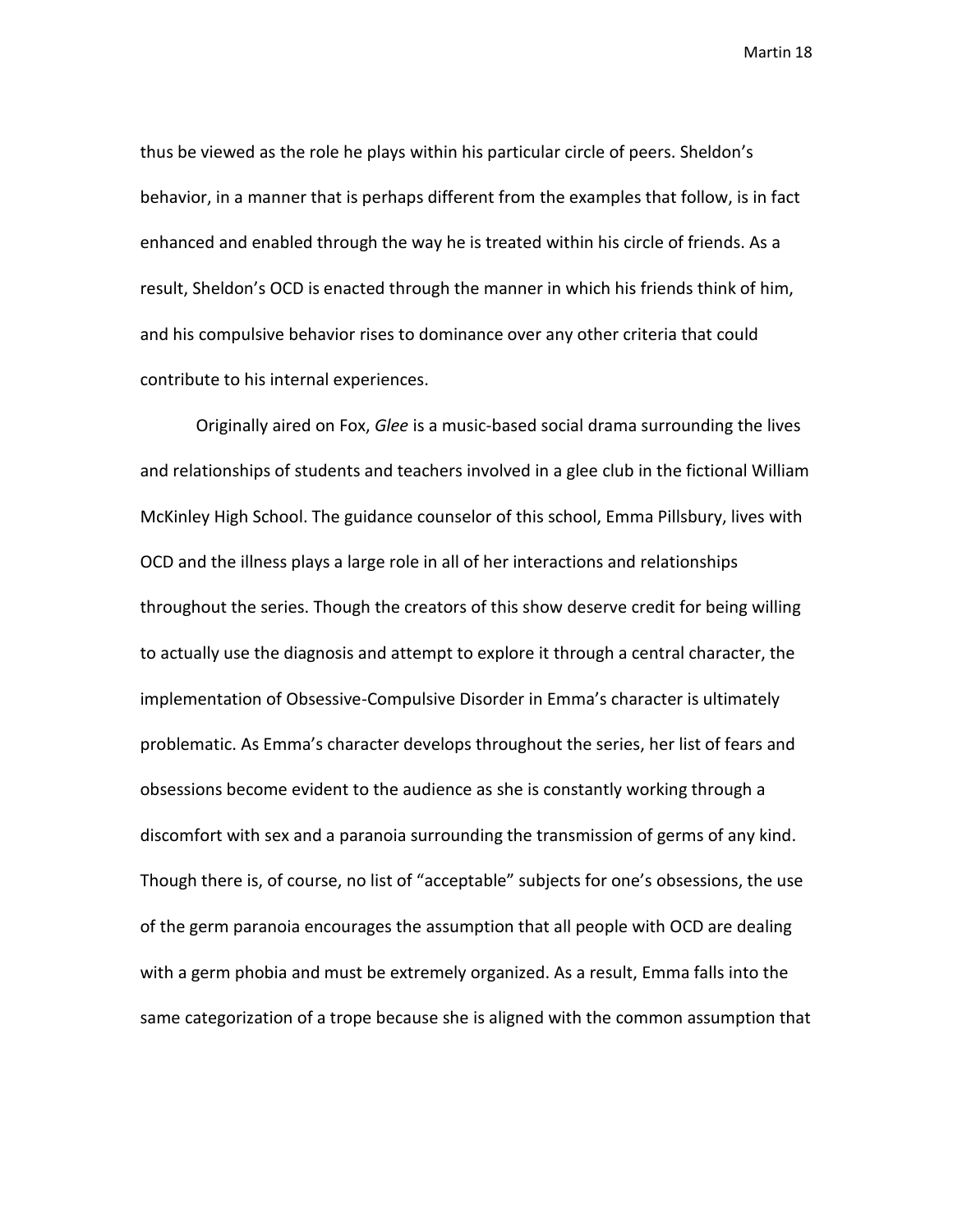OCD directly correlates with being germ conscious. The implications of this assumption are damaging as we can see with the example of Chloe Hamilton.

In addition, Emma becomes so closely associated with her disorder throughout the series that any other character traits she has and subplots that she is involved in slowly become absorbed into her status as living with OCD. In short, Emma doesn't have OCD in *Glee*; Emma is OCD in *Glee* (Murphy). The reduction of an entire character to a diagnosis dehumanizes the condition and, much like Sheldon, creates a character that is a problem to be managed rather than a peer to interact with or relate to. In this instance, the stripping down of a character to an OCD trope where all of her involvement is contained with trying to live with OCD creates an environment where the myth of the able-body is reinforced and assumptions about what an individual with OCD should be are confirmed. With Emma as a prominent example of OCD in popular culture, is it any surprise that Sarah Orem would hesitate at the thought of "coming out?" Though the opportunity to create a complete character with OCD was partially missed in this example, there is a kernel of truth to be found in it. I do argue that while the reduction of a human being to a diagnosis is ultimately less productive than it could be, it is also not an unheard-of practice for those living with psychiatric disorders. Indeed, the very language surrounding OCD leads to caricatures and realities that are associated with this representation.

While it has already been noted that Emma at least partially falls into the categorization of the OCD trope, it is also significant to briefly discuss how she does so in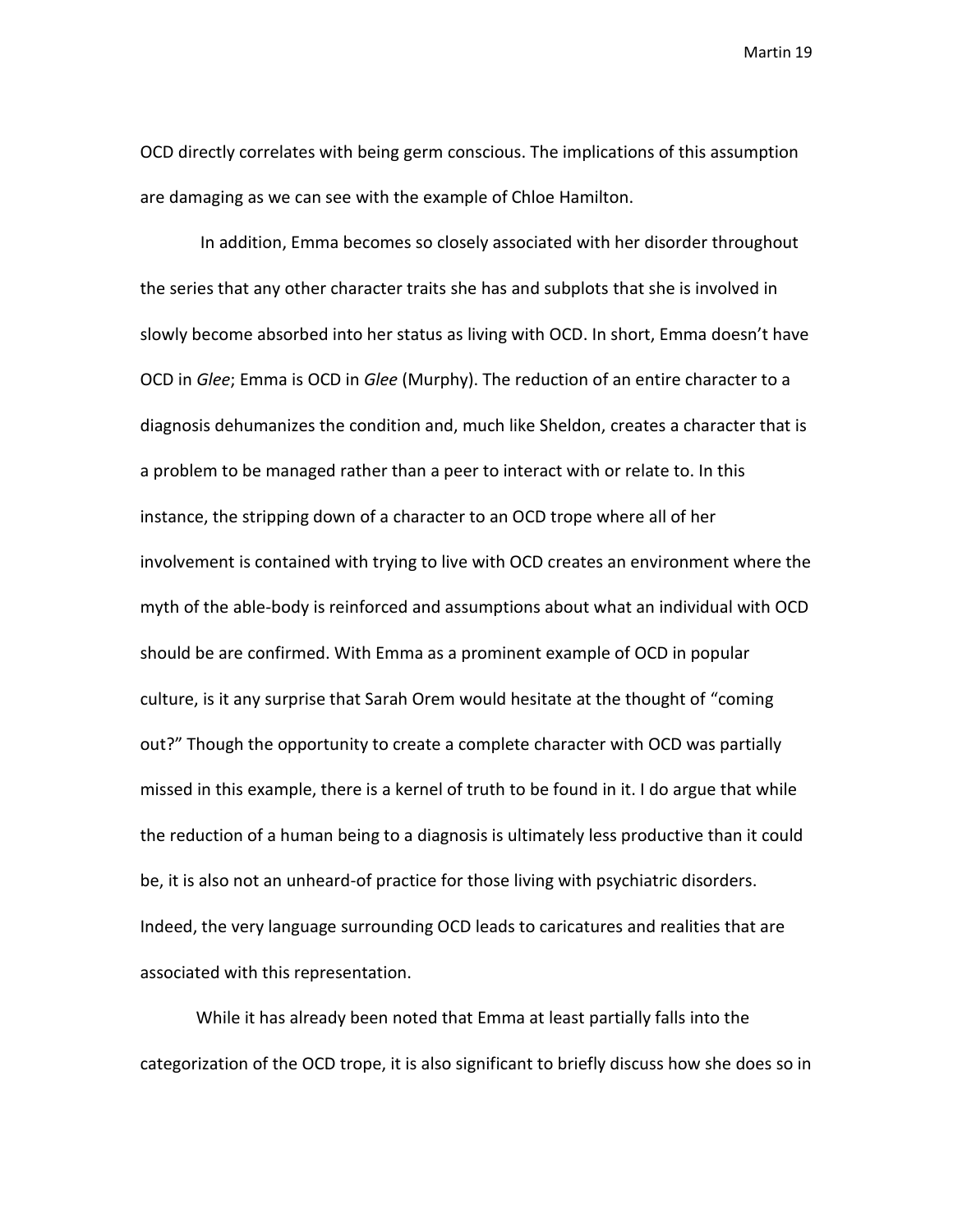a manner entirely different from Sheldon. While Sheldon is marked as "other" as a result of his compulsive behavior in his interactions with his friends, Emma is primarily designated as OCD because of her unrelenting phobias. This emphasis of the cognitive distress rather than simply identifying specific behaviors does add a level of nuance in her character as her greatest battles are fought against herself. Though Emma is overly simplified to the point of being a walking diagnosis, her experience of OCD is one that consists of the fear and anxiety that characterize the disorder, and her phobias remain with her whether she is in a social setting or not.

As a point of contrast to the previous examples, the television series entitled *Monk* succeeds in many areas where the others have failed. The central character of the show, Adrian Monk, is a detective living with OCD, and though the disorder has a significant impact on every area of his life, the story of Monk doesn't necessarily treat his diagnosis as the central point of conflict. Throughout the series, Adrian Monk searches for criminals, attempts to navigate relationships, deals with stress from both personal and professional sources, and ultimately does his best to take care of himself and others in an environment that isn't always friendly (Breckman).This treatment of a character with OCD as a part of a personality rather than the primary characteristic or identity illustrates an example of how this OCD trope can be subverted to a message that is more positive and potentially influential in challenging the hegemonic discourse of stigma and appropriation of Obsessive-Compulsive Disorder in media.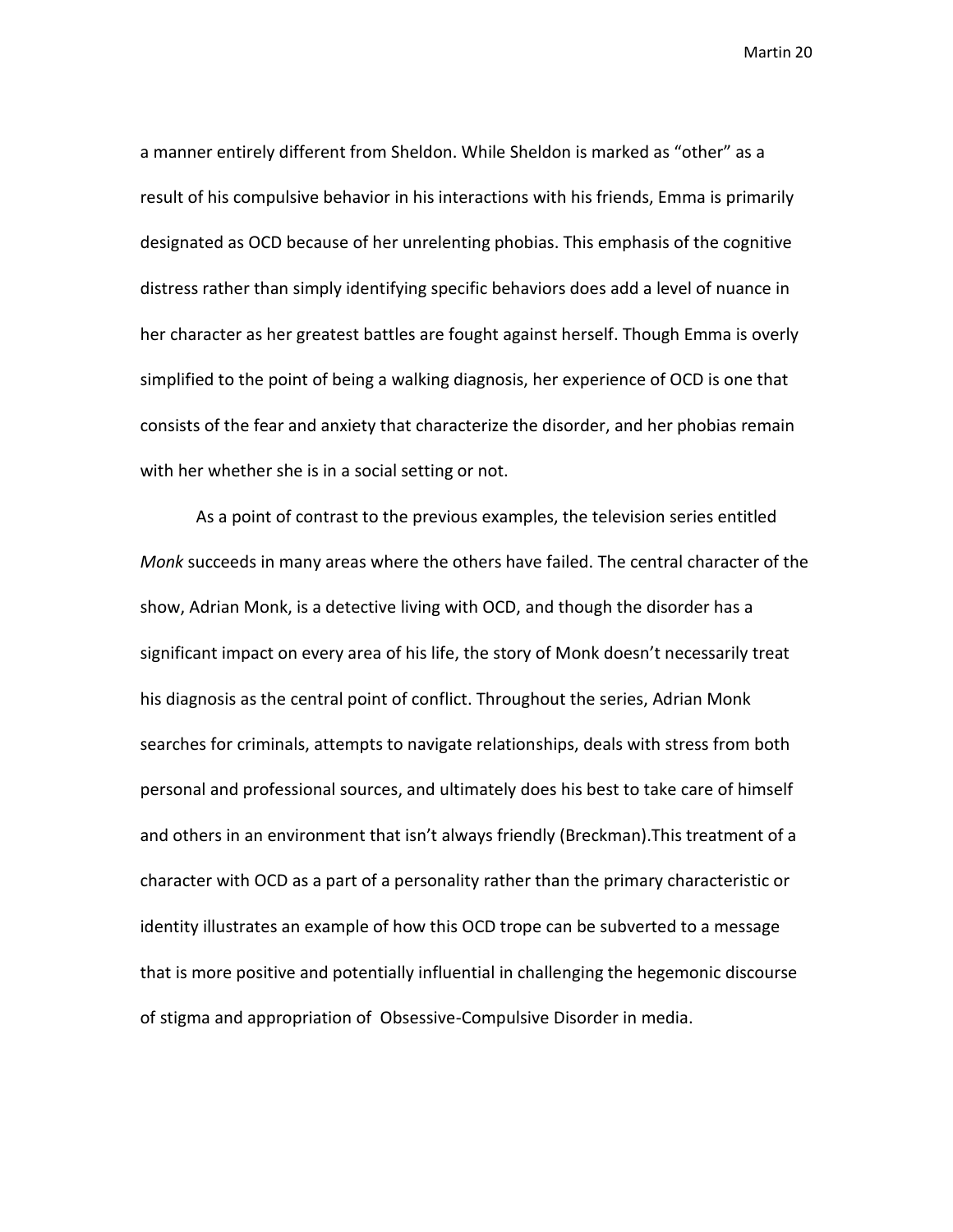The case of *Monk* is not, however, perfect. Though the series falls prey to the stereotype of the OCD genius in regards to the fact that Adrian Monk, like Sheldon, possesses a remarkable intellect and elevated skills of observation as a result of his condition, the OCD community has noted the difference between this portrayal when compared with the others. An article in *USA Today* confirms this note of support from the OCD community by writing, "But how do obsessives judge *Monk*?" 'It's very funny,' says Patricia Perkins, executive director of the Obsessive-Compulsive Foundation. 'I have OCD, and that's my sense of humor"' (Oldenberg). Indeed, as the series progresses into later seasons, Adrian Monk begins to explore and participate in different treatment options, while never going so far as creating a scenario where a happy ending would see him magically overcome his illness and take his place among the able-bodied. This separation of identity and illness offers an alternative to the character of Emma Pillsbury in *Glee*, and is illustrative of how the utilization of popular culture to disseminate an accurate portrayal of individuals with OCD can be theoretically achieved. The combination of symptoms and phobias with the process of seeking treatment amidst other struggles in life serves as a potential template for more developed characters in the future. This representation does, however, fall prey to some of the typical phobias often associated with OCD (i.e. germs, crowds, etc.) Though the germ phobic Monk falls into the typical association with OCD symptoms, his life, history, and other struggles round him out into a more complete character with some minor insights into his internal experience as opposed to a focus built entirely on compulsive behaviors.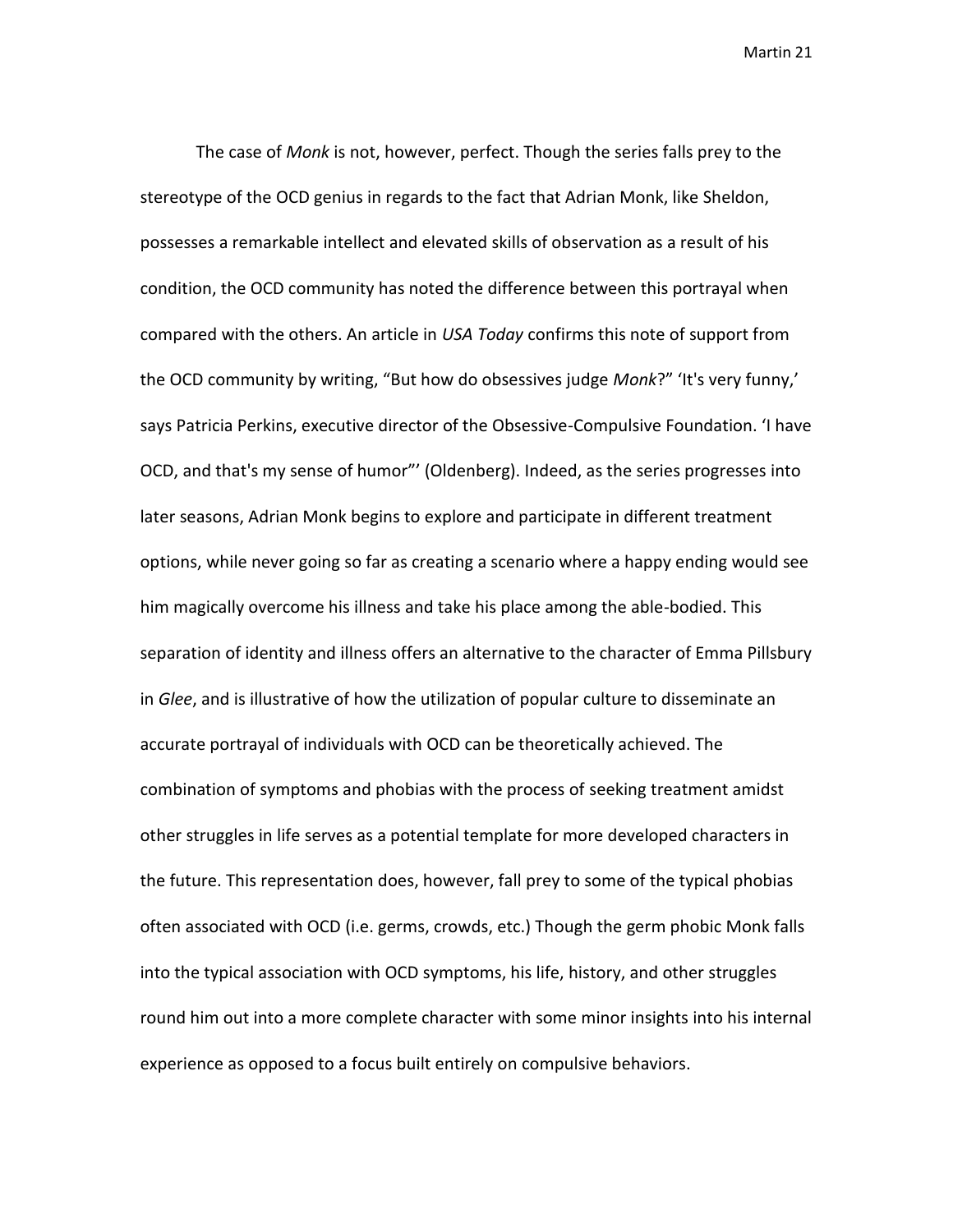In a manner that is more nuanced than the previous examples, the character of Monk provides a fascinating combination of the compulsive tendencies of Sheldon and the phobias associated with Emma. In addition, the inclusion of segments that attempt to display treatment options without falling prey to the classic "overcoming disability" trope adds an additional element of depth to this caricature. The generally positive feedback that the show received from the OCD community illustrates the positive power that authentic representations can generate within viewers, while the use of humor to underscore the severity of Monk's diagnosis can make his condition more approachable without stripping away any of his experience. Monk traverses social situations with the consistent presence of his OCD without being defined by it, and his mobility and consistency of character generate a complete human being that is aware of, but not limited to, obsessions and compulsions.

As a final example of the struggles to create a complete character with OCD, I want to draw attention to the medical comedy, *Scrubs*. In a cameo performance, Michael J. Fox adopts the role of Dr. Kevin Casey, a visiting doctor to the hospital where the rest of the series takes place. Dr. Casey is immediately identified as an individual living with OCD by both the direct statement of other characters and the fact that it takes him multiple tries to enter the front door of the hospital because he can't proceed unless he enters the lobby on his right foot while exhaling ("My Catalyst"). Though the examples of symptoms can be problematic, the articulation of the character as a whole, in my opinion, overrides those complaints because in Dr. Casey one is able to see the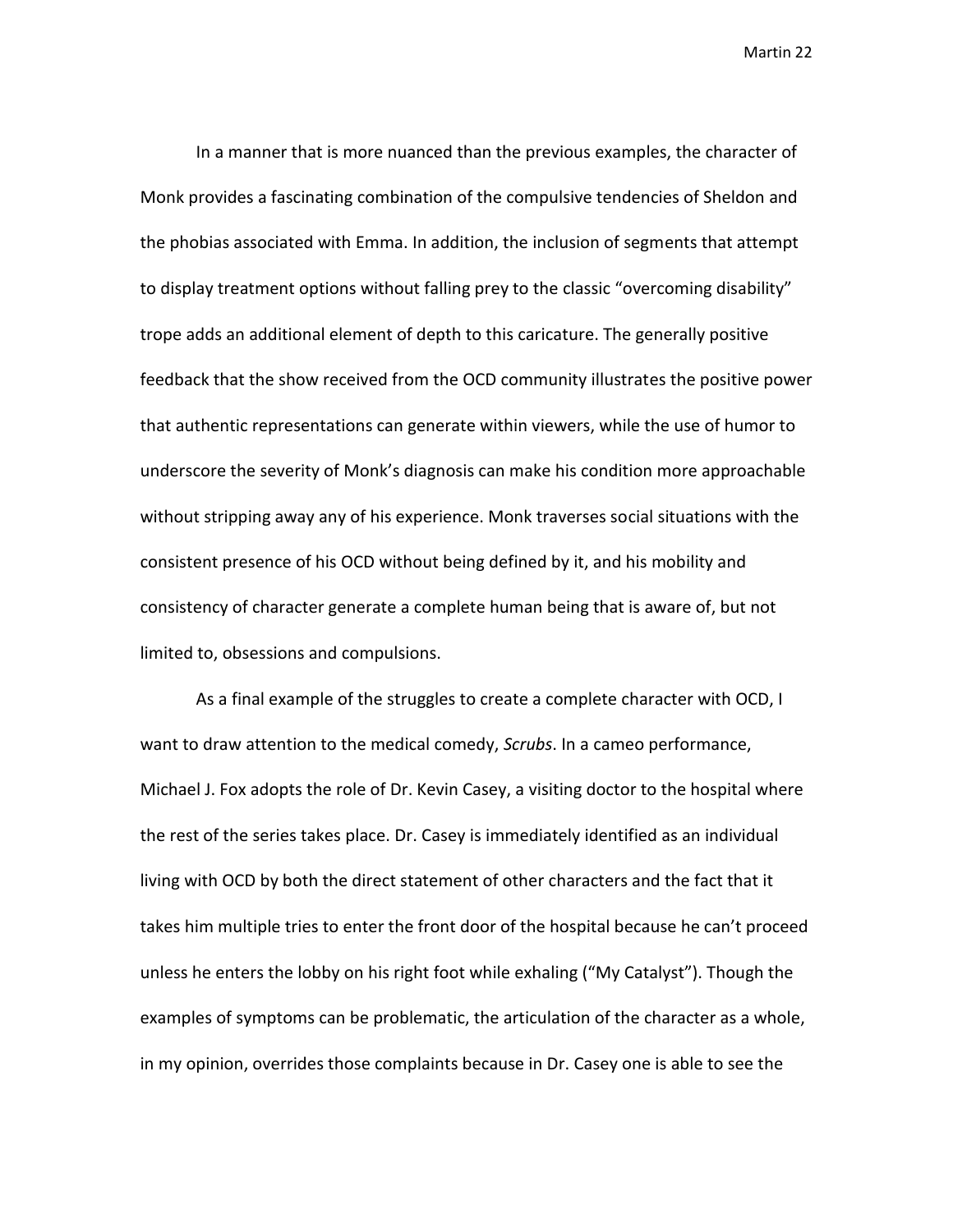eccentricities of the compulsions created by intrusive thoughts, but also see enough of the dark side of OCD to emotionally connect to him. His positive influence on other characters as a mentor and friend (neither of which are related to his OCD) and his moments of weakness in the second episode where he appears create a well-rounded character that exhibits both the symptoms of OCD and the distance that can be maintained between persona and disability ("My Porcelain God").

Dr. Casey's willingness to acknowledge his own limitations and provide the audience with some insight into the nature of his struggles allows his character to exhibit a depth that transcends the pseudo-masquerade. His character achieves a balance between visual compulsions (he has to touch everything in a room before consulting a patient) and mental obsessions. His self-awareness and ability to work with others with (rather than in spite of) his OCD are indicative of a character whose reality includes but is not defined entirely by the illness. That being said, it should also be noted that Dr. Kevin Casey appears in only two episodes in a series that ran for nine seasons. Though the representation that his character offers is both useful and honest, his bit part role in the periphery of such a long series leaves much to be desired.

In addition to being depicted as OCD, Dr. Casey serves an additional role in his capacity as a satirical character that is able to finally "overcome" his disability to achieve a goal. The overcoming disability trope is fairly commonplace, but watching Dr. Casey overcome his discomfort with germs to be able to defecate in a toilet on the roof of the hospital proves that a largely innocent portrayal of a disability can still have teeth.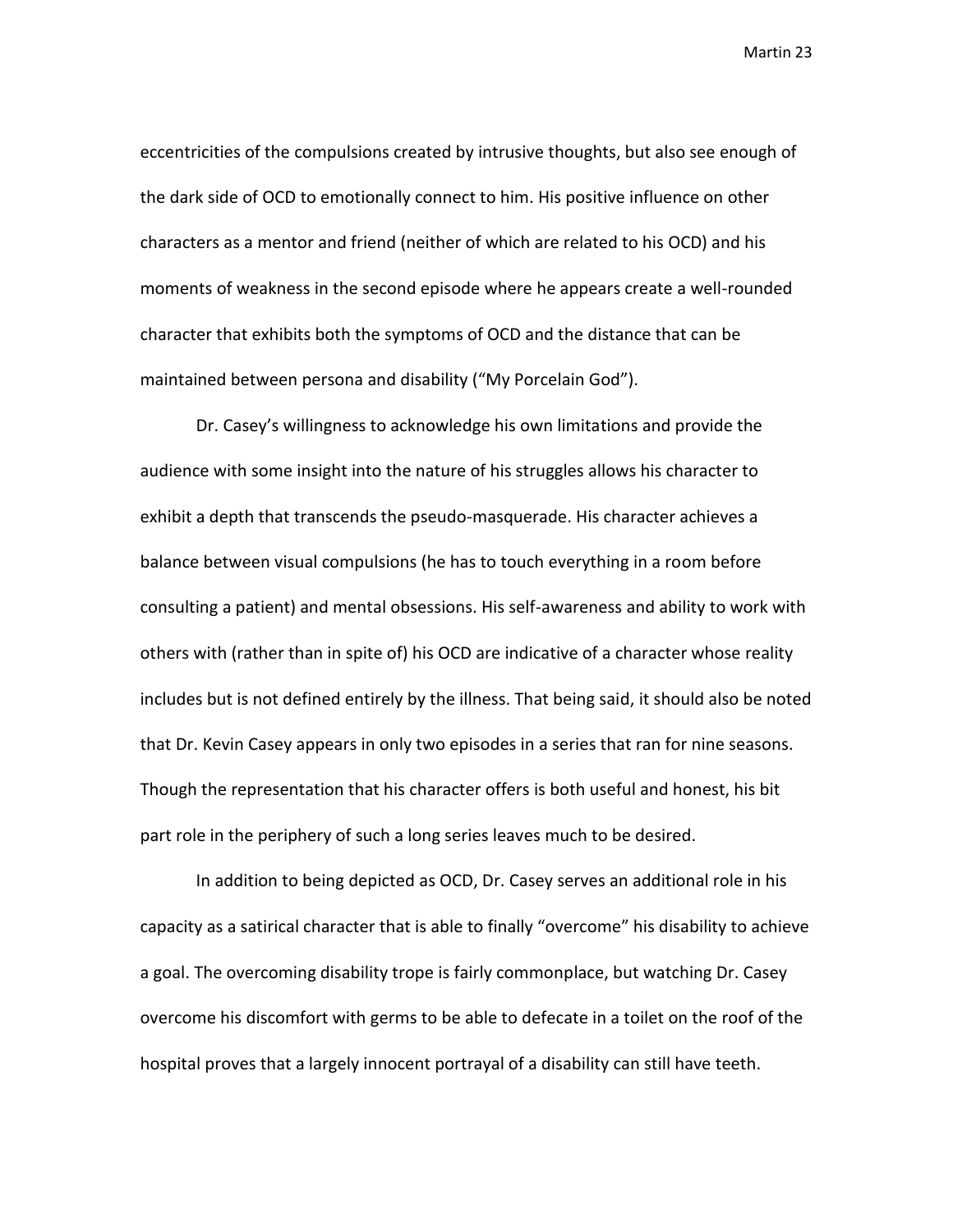Ultimately, the ability to cross genres in visual representations could serve as a potential starting point for creating human characters with disabilities who utilize the satirical or the absurd to generate a broader discourse of psychiatric disability in popular media.

Taken together, this collection of examples illustrates the fact that there is no easy way to convey the internal experience of one with OCD without risking an oversimplification of quite simply a minimalized caricature. This notion is especially true with visual or performative media, as the lack of an omniscient narrator forces the audience to lean on its own imagination to explain the erratic or compulsive behaviors exhibited on screen. This pattern, along with the notion of a generally under-informed audience in regards to mental illness, contributes to a pattern of stigma fueling and misleading representations that defy the experience of those who live with OCD and can actually hinder their ability to receive an effective diagnosis and treatment. That being said, the influx of characters with OCD or OCD-like symptoms serves as an indication of a broader social interest in mental illness and what it looks like. These representations do serve as a window into contemporary social values and interests, and though these characters are largely incomplete or overly simplified, they do serve as a starting point for elevating conversation about what OCD is and what it does or doesn't look like. As scholars, social critics, and the audience of these programs, we should all be engaged in not only "policing" whether representations are authentic and effective or not, but also clamoring for a higher level of discourse in regards to seeing psychiatric disability as something that is the entire opposite of how it is often presented: it is dynamic, fluid,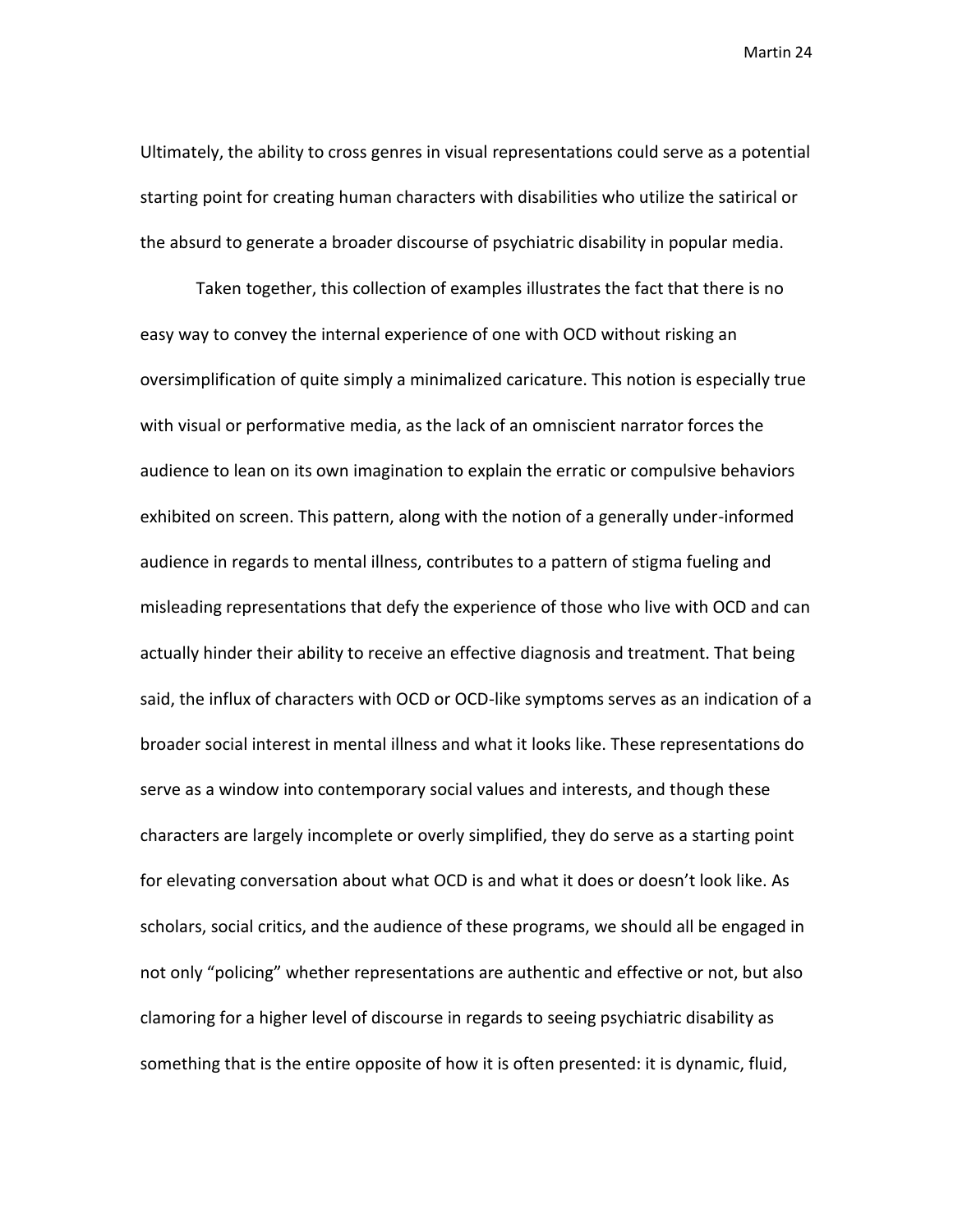internal, and hardly heterogeneous in its symptoms. Furthermore, visual representations are limited by their inability to encapsulate the linguistic and identitybased aspects of OCD the serve to further complicate the representations and popular conceptions of the illness.

The pervasive nature of OCD is most evident in its presence in language and identity. It is within this understanding that one can build a framework for the adoption of the concept of prosthetics to build a common ground between those with more and less visible disabilities. When speaking of many other mental conditions, in this case clinical depression can work as a counterpoint, one may either identify as depressed or having depression. The identification of being depressed can apply both to clinical or circumstantial settings, and is thus an identifier that can be altered or even removed over the passage of time or with a change of circumstances. Even the implication one makes when saying that one has depression can have a corollary that states that if one has something, it is equally possible for one to not have it at any given time. The situation varies, however, in regards to individuals living with OCD. When "outing" oneself as having the mental illness, one is as likely to say that they have OCD as they are to say that they are OCD. This difference is significant as it provides insight into the pervasive nature of the disorder by the manner in which it transcends categorization as an ailment and establishes itself as a fixed aspect of one's identity. The elevation of OCD from an illness or ailment to an integrated part of the individual's personality is a complication largely ignored by the popular representations mentioned above, and is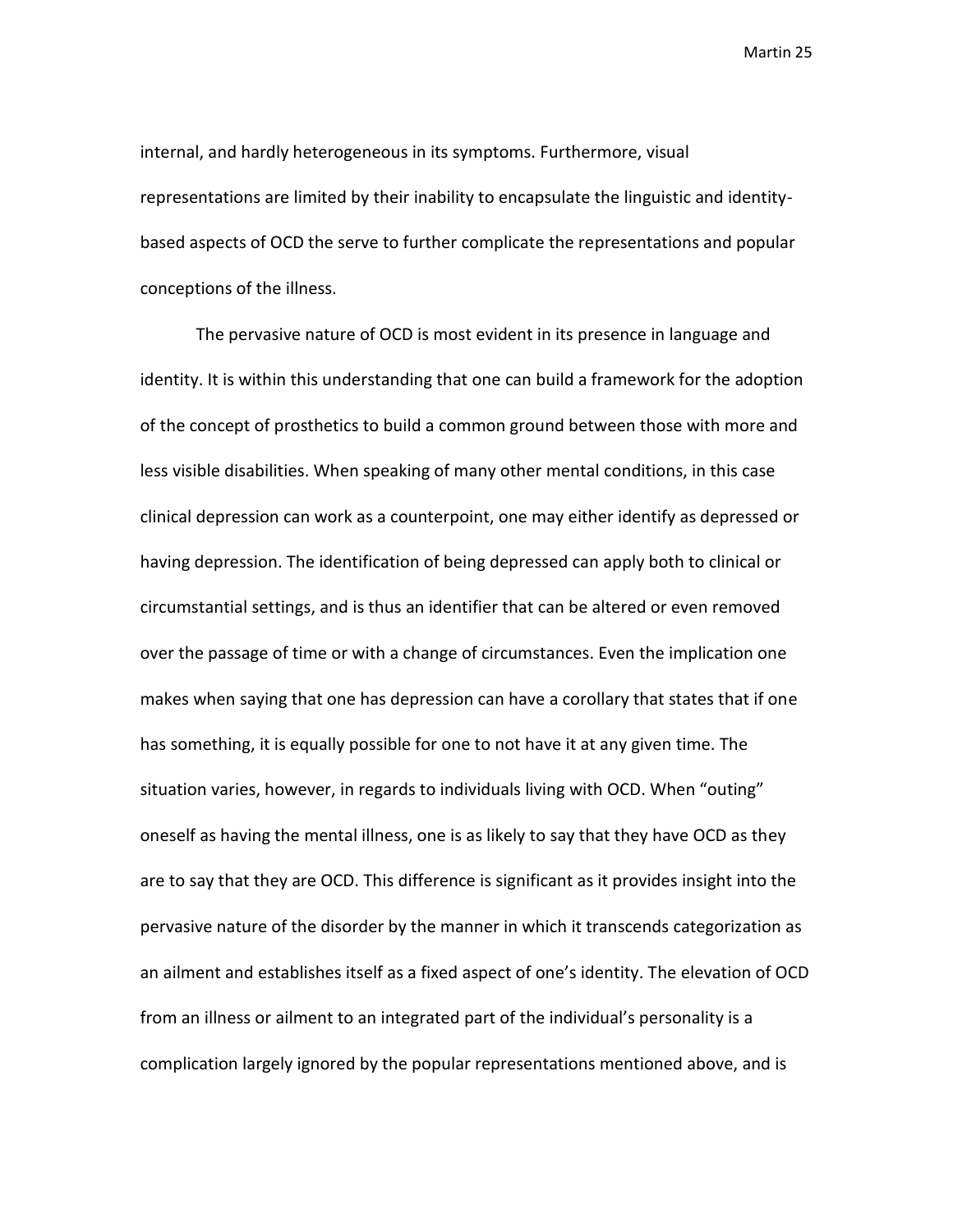further evidence for the delayed search for treatment and diagnosis by those who live with it. The need for continued therapeutic and pharmaceutical treatment after receiving a diagnosis amidst these murky waters is ultimately the origin for what I hope to argue is a common ground between disabilities of varying visibility.

In conclusion, the pseudo-masquerade's appropriation of compulsions to cloud the viewer's vision of the internal experience of OCD is an unfortunate reality with tangible, isolating repercussions. Personal accounts of individuals struggling with OCD contrast significantly with common conceptions of the illness as a result of the absorption of OCD by what has been valuably termed "the culture industry" by Horkheimer and Adorno. The hegemonic structure of discourse surrounding mental illness writ large and specifically OCD in this case has had real, tangible, and harrowing consequences as shown through the experiences of Hamilton and Orem. These consequences lay the groundwork for a substantial increase in scholarly attention to elevating the level of discourse on the relationship between representation and reality.

The current state is not, however, without hope. A counter-hegemonic discourse has been established, and there is hope for future representations. Both *Monk* and *Scrubs* have made strides in creating characters who have value apart from and while acknowledging their respective disabilities. In addition, the very presence of characters with OCD provides a face and a persona to what would otherwise be a less than visible and accessible illness. As Rachel Yeates wrote in an article entitled "Misrepresentations of Mental Illness in the Media" for UWIRE, "The good is out there, stories where family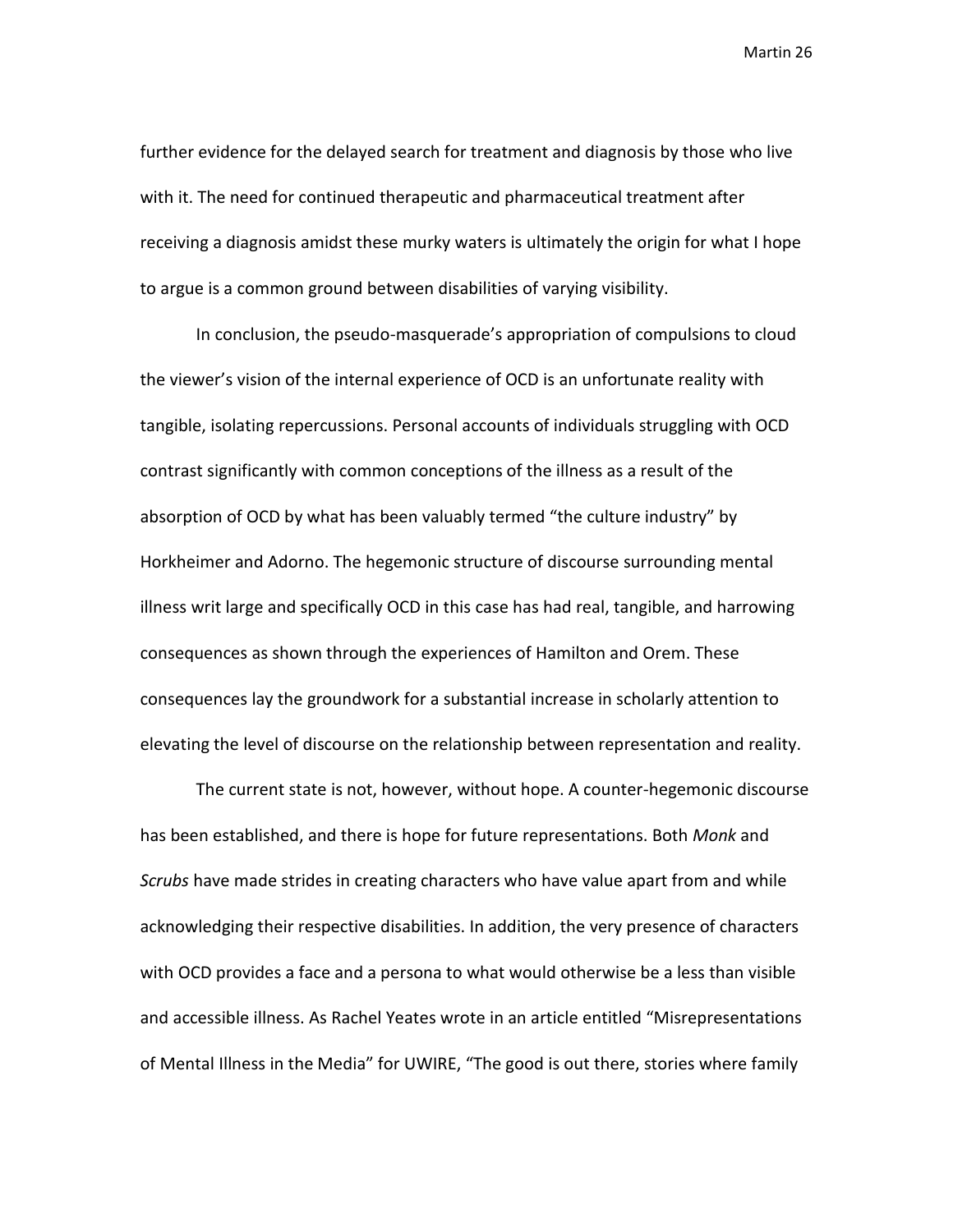and friends respond with support rather than fear and misunderstanding, stories where these characters are fully developed and have complex life stories and realized personalities…" (Yeates 2). Though there is much to be hopeful for, there is still much to do as scholars, members of, and advocates for a community of those living with mental illness.

The correlation between cultural representations and understandings of reality can't be overstated when it comes to individuals with anxiety based disorders such as OCD. The problematic displays in popular media have a direct relationship with the suffering of individuals with mental illness. This is not an exaggeration, as shame is such a strong influence on those struggling with OCD. In her article entitled "OCD's Perceptual Challenges and Tehching's Hsieh's 'Time Clock Piece,'" Sarah Orem writes, "Persons with OCD regularly 'avoid seeking help' because of the unique way in which shame pervades the Obsessive-Compulsive community…. As a result, the average time between symptom onset and clinical diagnosis can range from seven to 17 years" (Orem 54). I argue that all of these examples, taken in aggregate, are sufficient evidence for the conclusion that the need for attention, discourse, and cultural resistance to the OCD trope of the genius, germ fearing, dependent, dysfunctional, humorous, pseudo-human needs to be established with the vigor taken with other marginalized groups. Those who are struggling with "invisible" illness are, in fact, carrying the weight of an illness that, as culturally represented, is not actually in agreement with their symptoms. In short, I want this argument to add my voice to a growing counter-hegemonic discourse that demands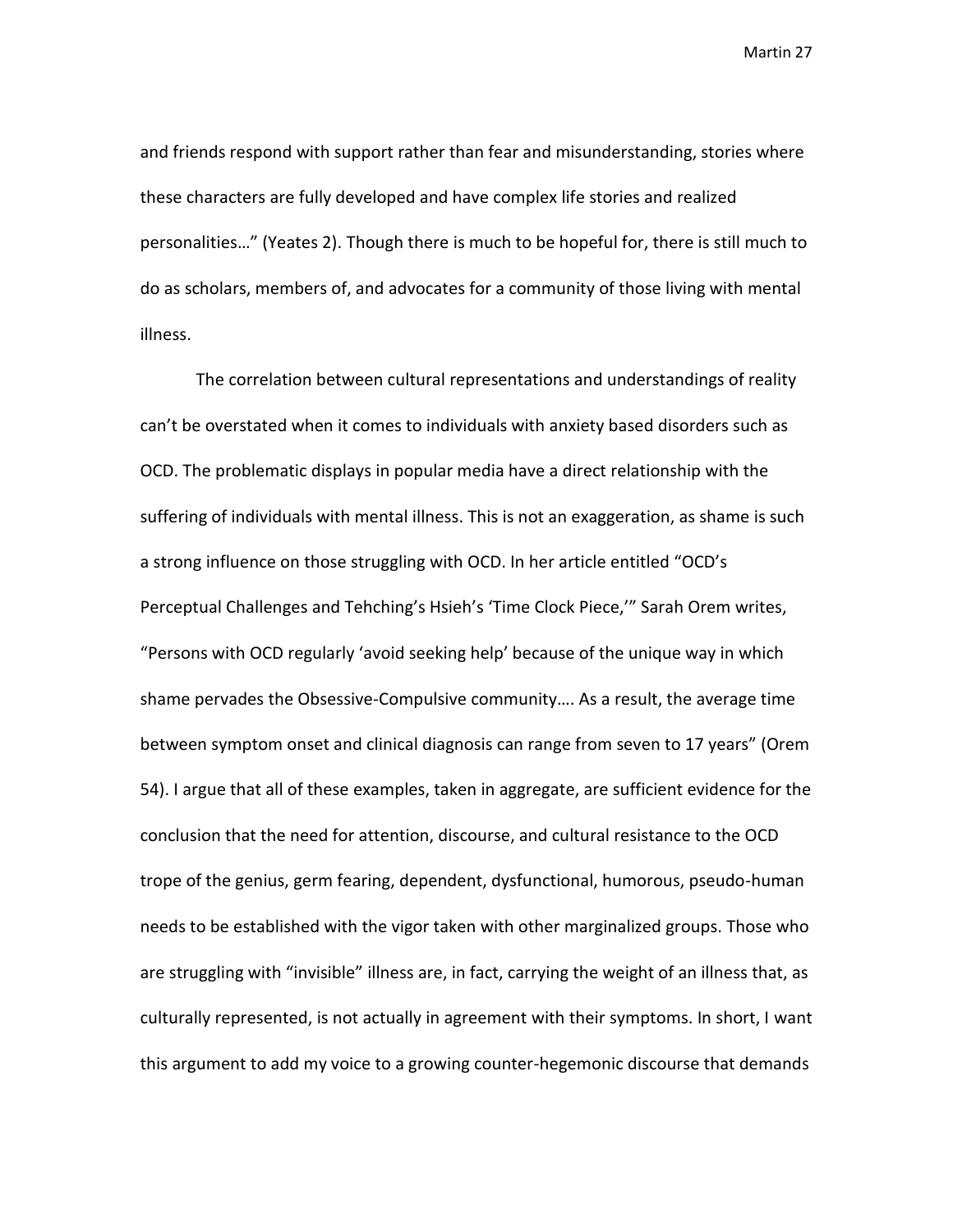better opportunities for often misunderstood illnesses to be viewed with clarity. I want to see representations of people such as myself that depict human beings rather than tropes and one-dimensional characters. Indeed, I would like to see the politicization of the art of the television series.

## **Works Cited**

Breckman, Andy. *Monk.* USA Network. WYFF, Greenville.

- Cadario, Romain. "The Impact on Online Word-of-Mouth on Television Viewership: An Inverted U-shaped Temporal Dynamic." *Marketing Letters* 26 (2015): 411-422. *Researchgate.net*. Web*.* 7 July 2017.
- *Diagnostic and Statistical Manual of Mental Disorders: DSM-V*. Washington, DC: American Psychiatric Association, 2013. Print.
- Hamilton, Chloe. "I found Out Too Late about the Terrifying Nature of OCD." *The Independent* 15 May 2015: 32. *Business Insights: Essentials.* Web. 17 July 2017.
- Mol, AnnMarie. *The Body Multiple: Ontology in Medical Practice.* Durham and London: Duke University Press, 2002. Print.

Murphy, Ryan. *Glee*. Fox. WHNS, Greenville.

"My Catalyst." *Scrubs.* NBC. WYFF, Greenville. 2 Feb. 2004. Television.

"My Porcelain God." *Scrubs.* NBC. WYFF, Greenville. 17 Feb. 2004. Television.

Oldenburg, Anne. "People with OCD Find a Friend in *Monk*." *USA Today* 18 June 2004, 11. *Opposing Viewpoints in Context*. Web. 17 July 2017.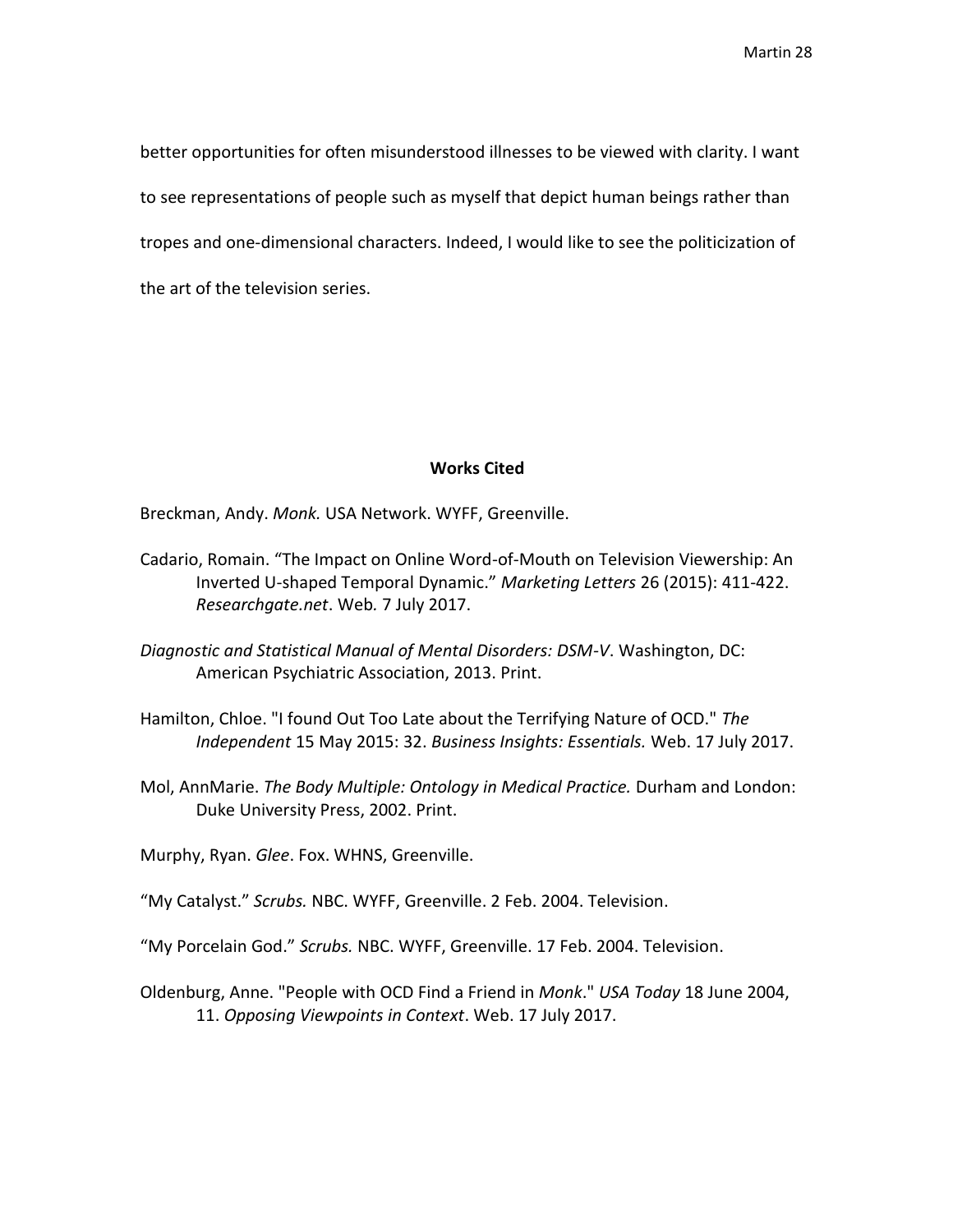- Orem, Sarah. "Body Arts: OCD's Perceptual Challenges and Tehching Hsieh's 'Time Clock Piece.'" *Journal of Literary & Cultural Disability Studies* 9.1 (2015): 53-69. *Academic Onefile*. Web. 17 July 2017.
- Orem, Sarah and Neil Simpkins. "Weepy Rhetoric, Trigger Warnings, and the Work of Making Mental Illness Visible in the Writing Classroom." *Enculturation: A Journal of Rhetoric, Writing, and Culture.* 16 Dec. 2015. Web. 12 Mar. 2016.
- Siebers, Tobin. "Disability as Masquerade." *Literature and Medicine* 23.1 (2004): 1-22. *Project Muse.* Web. 17 July 2017.
- "The Cushion Saturation." *The Big Bang Theory*. CBS. WSPA, Anderson. 2 May 2009. Television.
- Yeates, Rachel. "Misrepresentation of Mental Illness in the Media." *UWIRE Text*: 16 September 2014: 1. *Academic Onefile*. Web. 17 July 2017.

## **Works Consulted**

- Adorno, Theodor and Max Horkheimer. "The Culture Industry: Enlightenment as Mass Deception." *Dialectic of Enlightenment: Philosophical Fragments*, ed. Gunzelin Schmid Noerr, trans. Edmund Jephcott. Stanford: Stanford University Press, 2002, 94-136. Print.
- Cefalu, Paul. "What's So Funny about Obsessive-Compulsive Disorder?" *PMLA* 124.1 (2009): 44-58. *JSTOR*. Web. 17 July 2017.
- Daum, Melissa. "Spinning My Silent Reverie: Confessions of a Compulsive Hair Twister." *Psychological Perspectives* 58.4 (2015): 455-461. *Taylor & Francis*. Web. 17 July 2017.
- Dolmage, Timothy Jay. *Disability Rhetoric.* Syracuse, NY: Syracuse University Press, 2014. Print.
- Hertler, Steven Charles. "A Review and Critique of Obsessive-Compulsive Personality Disorder Etiologies." *Europe's Journal of Psychology* 10.1 (2014): 168-184*. Academic Search Complete*. Web. 17 July 2017.
- Jacobsen, Karen F. "Who's the Boss? McTeague, Naturalism, and Obsessive-Compulsive Disorder." *Mosaic: a journal for the interdisciplinary study of literature (Univ. of Manitoba, Winnipeg)* 32.2 (1999): 27. *Academic Onefile*. Web. 17 July 2017.